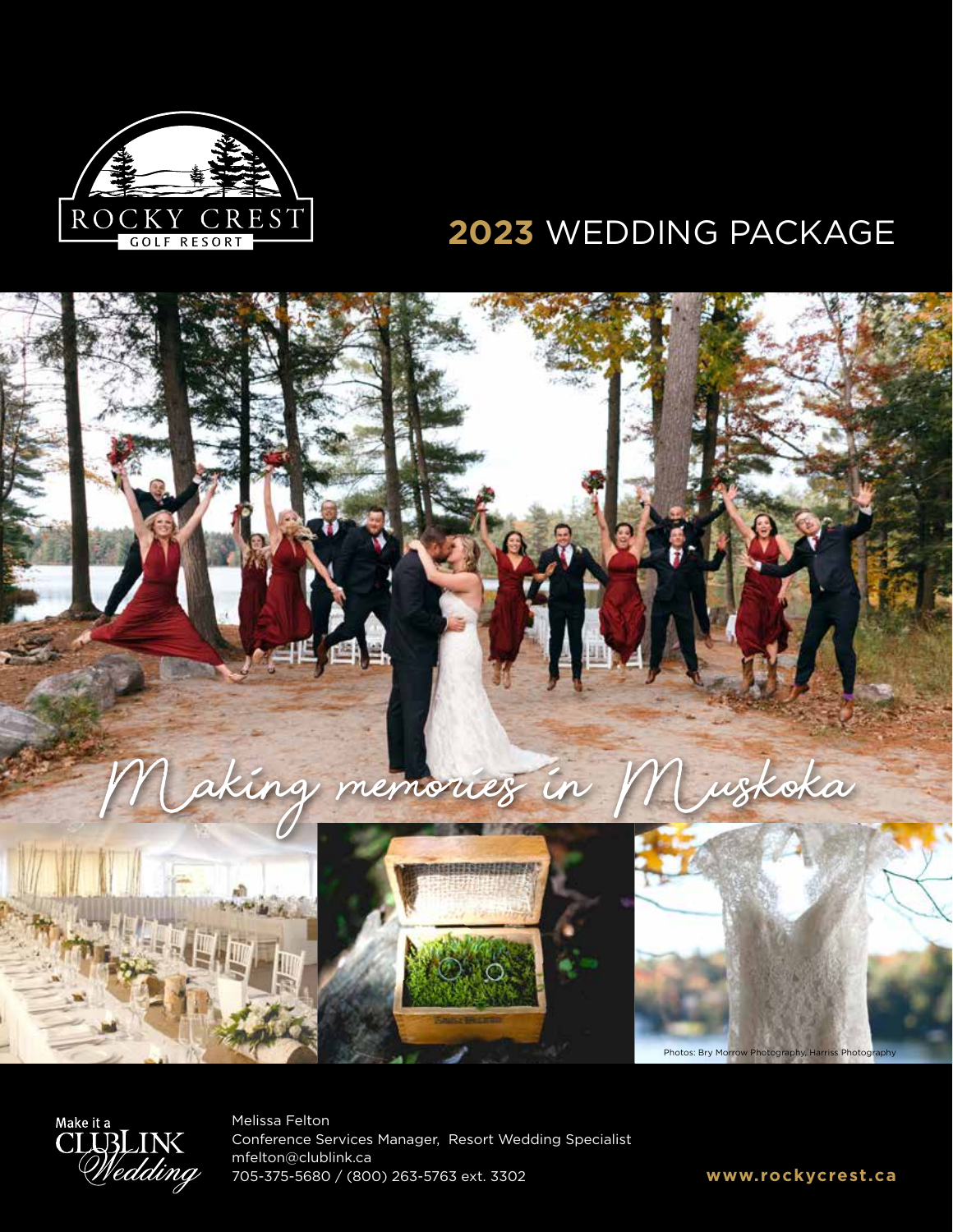## The journey starts here.

Congratulations on your recent engagement and upcoming nuptials!

Thank you for considering Rocky Crest Golf Resort as a possible location for this memorable celebration. At Rocky Crest, you will experience the uniqueness of our traditional Muskoka Resort, breathtaking views of pristine Lake Joseph, warm genuine friendly staff, along with unmatched service.

Your onsite wedding planner and our team of hospitality professionals will help create the experience and wedding day that you have always envisioned. At Rocky Crest, we are committed to ensuring the memories of your wedding will last a lifetime.

Wishing you life long happiness.

Melissa Felton Conference Services Manager, Resort Wedding Specialist

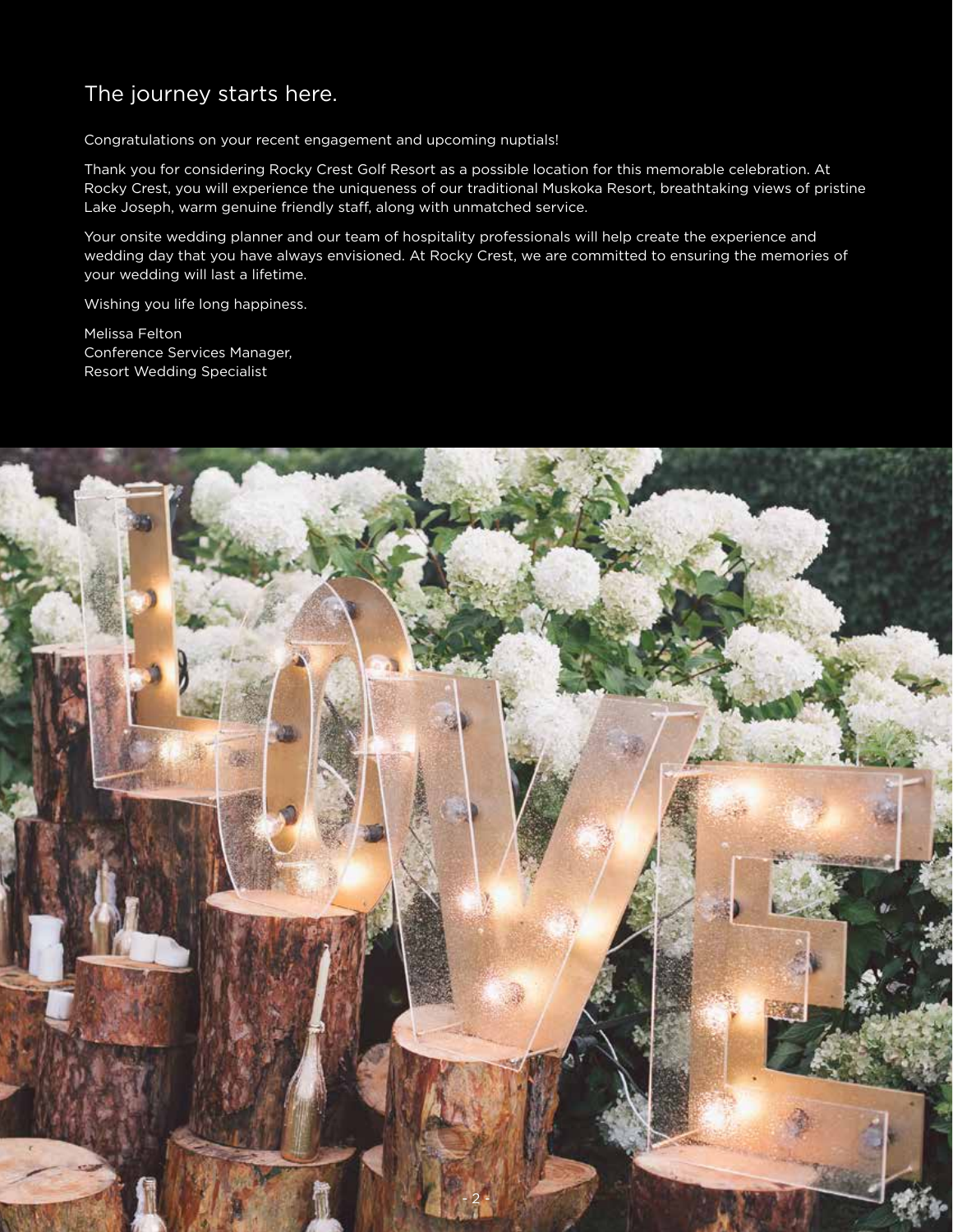## GENERAL INFORMATION



Rocky Crest Golf Resort offers à la carte and packaged options to suit your wedding requirements. Minimum revenue and guest number guarantees may be required for your event based on venue and time of year.

#### **FOOD INFORMATION**

Abiding by a strict health and safety policy, Rocky Crest Resort requires all food and beverage that is consumed during the event to be supplied and prepared by Rocky Crest Resort. The wedding cake/ cupcakes are the only exception to this policy, the storage and handling requirements must be organized through your Conference Services Manager. A cake waiver form will be required to be signed. In accordance with Health and Safety Regulations, leftover food from one event may not be reused at a later event nor food and beverage products be removed from the function space after an event to be consumed at a later time.

Final food and beverage prices and package menu inclusions will be confirmed 90 days prior to your scheduled function(s), as they could be affected by market prices, product availability or supply chain issues, and may result in menu substitutions.

#### **BEVERAGE INFORMATION**

Rocky Crest Resort is responsible for the administration of the sale and service of all alcoholic beverages as governed by the liquor laws of Ontario. All liquor served during your event must be purchased under Rocky Crest Resorts liquor license at the prices determined and posted by the Resort. Guests of the facility and those attending the event may not bring in alcoholic beverages into service areas. If outside beverages are brought in to a function space the Resort bar and bar service will be closed and end immediately and the guest will have their alcohol confiscated.

The sale of alcohol is permitted between 9 a.m. and 2 a.m. daily. Products other than those noted on our wine and beverage lists can be ordered upon requests specifically for your function, upon availability from the LCBO. Special order beverages will be priced at costs determined by Rocky Crest Resort. \*If you have special order product you wish for us to bring in you will be financially responsible for the full amount of product ordered.

Rocky Crest Golf Resort reserves the right to close the bar if guests are found to be intoxicated as to threaten our liquor license. Guests of the wedding may not bring their own alcohol into the area of service for your wedding. Rocky Crest does not serve shooter style drinks or doubles.

#### **SOCAN AND RE-SOUND FEES**

All musical entertainment is subject to SOCAN (Society of Composers, Authors and Musical Publishers of Canada ) charges. This fee is subject to change.

#### **SAVE YOUR DATE**

Based on business levels and demand on dates, we are happy to discuss the option to hold your preferred date for up to one week, while you go through your decision making process, some blackout dates may apply, please understand this is based on demand for that specific date.

#### **TAXES AND ADMINISTRATION FEES**

Our current Provincial tax HST is 13%, applicable on all food and beverage, rentals, administration fees and services. All Taxes are subject to change. A administration fee of 20% applies to all venue rentals, food and beverage and HST.

#### **REHEARSAL**

We will be happy to offer assistance with a walk through for the ceremony rehearsal (based on space available at time of booking). This is a great opportunity to ensure that everyone understands their rolls and flow of the ceremony. A time will be scheduled for this and will be noted during your contract phase, this is typically offered from 4:00 p.m.-4:30 pm the day prior to the wedding. Due to other commitments times may not be able to be changed.

#### **FOOD TASTING POLICY**

As part of our deluxe wedding package we are pleased to offer a food tasting for all weddings over 80 guests. We wish to extend an invitation to join us for dinner for two, for the bride and groom, in our Windows Dining Room for an opportunity to experience our culinary talents. This is a complimentary service that we are pleased to offer. You will have the opportunity to take advantage of our full dinner menu. Please book this reservation for a food tasting through Melissa Felton directly (based on availability). We are also happy to extend this invitation to parents, if they wish to join the tasting our full dinner menu will be offered to additional guests over two people. We will be pleased to accommodate this as long as it has been prearranged. The pricing for dinner for additional guests, will be based on regular menu pricing. Wedding dinner tastings will include two appetizers, two main courses and two desserts. Not included in wedding dinner tastings, rehearsal dinner menus, late night food and hors d'oeuvres. Wedding Dinner Buffets, will include a tasting off of our regular dinner menus only. Tastings are available during our operating season. It is the responsibility of the wedding couple to book the tasting.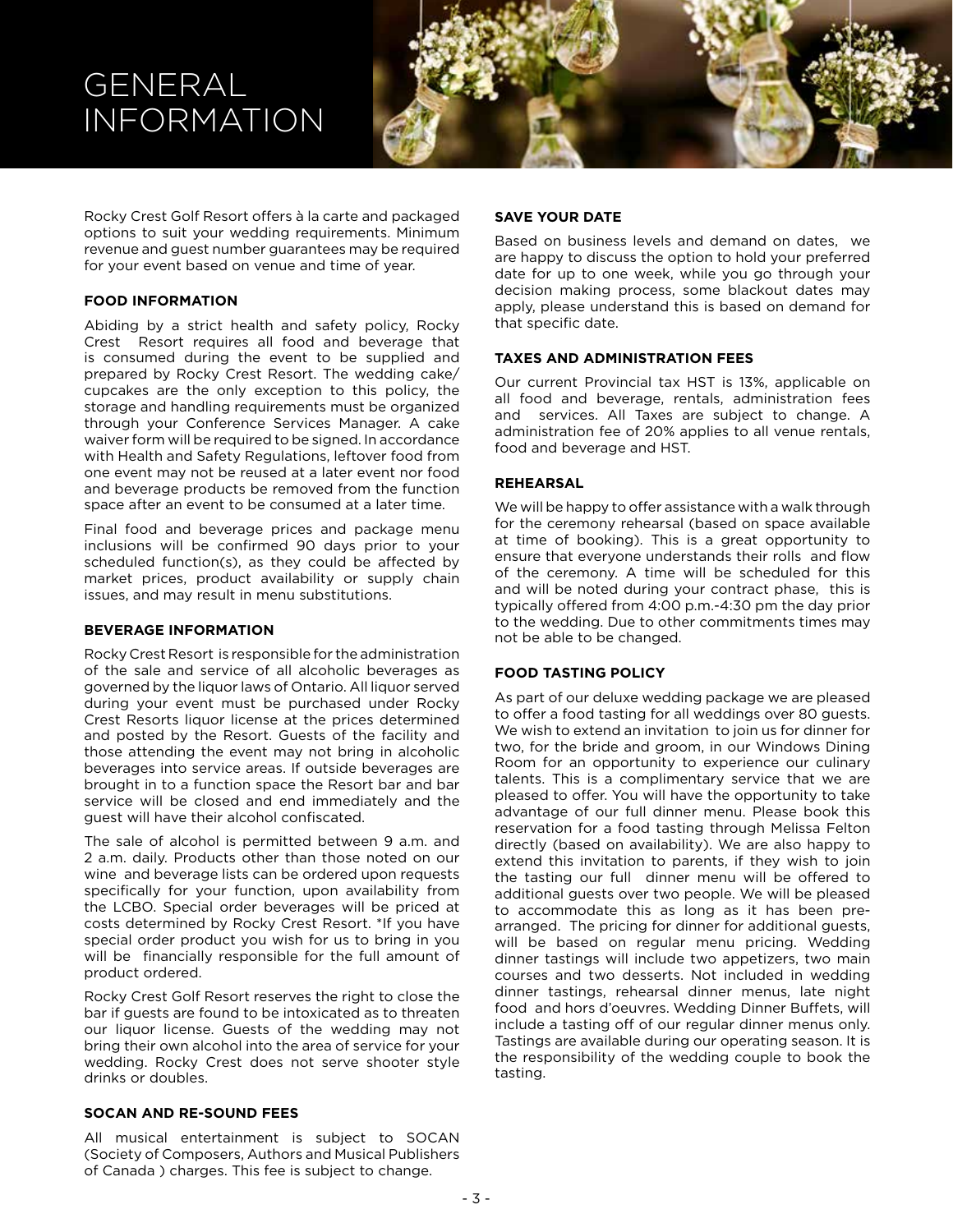

### Outdoor Ceremony Options

#### **ARMISHAW LAKE CEREMONY**

Nestled amongst the woods, boasting a beautiful backdrop on Armishaw Lake. Intimate, rustic and romantic picturesque Armishaw Lake ceremony location is a true Muskokan setting.

Ceremony rental fee of \$1,500 includes set up of up to 140 white folding resin patio chairs, a signing table and chairs.

Add ceremony and cocktail Reception music from Muskoka Touring Company. This includes lapel mic for the minister, full ceremony music needs and cocktail reception music.

Available for ceremonies up to 170 people at any time of the day.

\*Please note that this location does not have power access.

#### **SUN DOCK CEREMONY**

Located on the sparkling waters of spectacular Lake Joseph with an unmatched backdrop in the heart of cottage country.

Ceremony rental fee of \$3,000 includes set up of 120 white folding resin patio chairs.

Available for ceremonies with a minimum of 100 guests.

May-June and September-October from 5 p.m. Not available in July and August.

The dock is not available for wedding ceremonies on long weekends.

#### **ALGONQUIN ROOM**

The Algonquin rooms is situated along the waterfront of the property boasting spectacular views of Lake Joseph and a private outdoor deck.

Rental fee of \$800.

Perfect for smaller weddings and rehearsal dinners under 32 people. Food and beverage services are limited.

#### **BAYSIDE PATIO**

With panoramic views of Lake Joseph your guests can enjoy a cocktail reception or rehearsal dinner.

Reception rental fee of \$500 if the bar is based on consumption. \$750 if the bar is a package.

The Bayside Patio is available for a cocktail receptions in May, early June , mid September and October

Not available mid-June through mid-September. Not available for cash bar receptions.

#### **ON THE GREEN GAZEBO**

Situated at Rocky Crest Golf Club, just off the 18th hole you will find our Gazebo Room, perfect for smaller dinner functions with a guest list under 22 people.

Rental fee of \$500.

#### **TENT RECEPTION AREA**

Located outside our Marquee Tent we have a lovely reception area that is perfect for an intimate wedding ceremony.

Ceremony rental fee of \$900.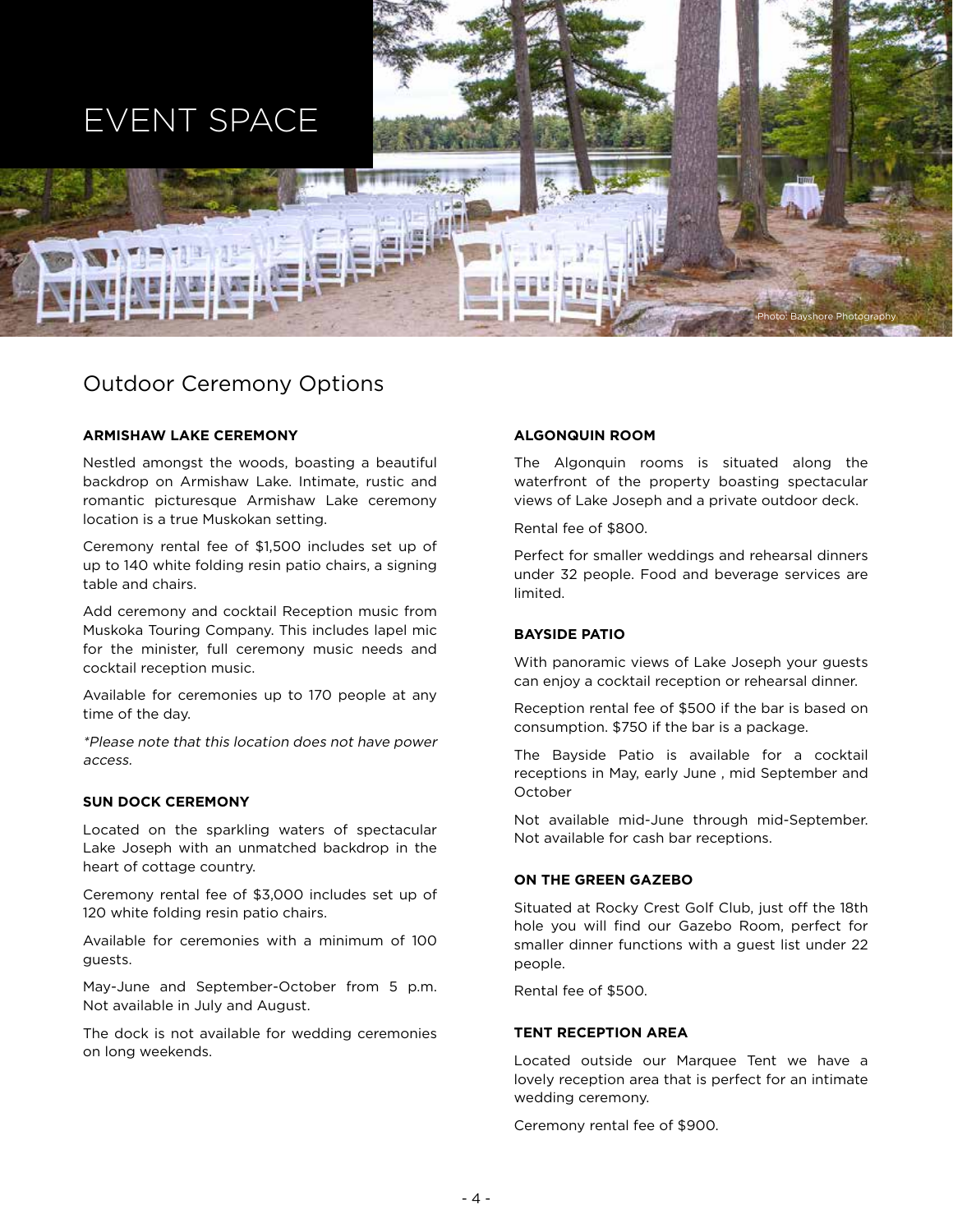# EVENT SPACE



## Reception Options

#### **MARQUEE TENT**

This luxurious three-season event space boasts romantic chandelier lighting along with a cozy outdoor reception and bonfire space that embraces a true outdoor Muskoka wedding experience. The Marquee tent seats up to 170 guests.

Rental fee for the marquee tent is \$5,500. This includes Muskoka Touring Company DJ Service for dinner and dance, white Chiavari chairs, floor length white linen and white cloth napkins.

The marquee tent is the only indoor backup if weather does not permit for an outdoor ceremony.

Due to the comfort of our guests and local by-laws for outdoor events, music turn off time is at 11 p.m. Live bands are not permitted.

A minimum number of 80 guests are required to book this space for all weekend weddings (dependent on date).

#### **LAKE JOSEPH CONFERENCE CENTRE**

Rental fee for the Lakeside Conference Centre is \$3,500. This includes Muskoka Touring Company DJ Service for dinner and dance.

Due to noise restrictions and for the comfort of all guests the music at the Lakeside Conference Centre will be turned off at 11 p.m. Live Bands are not permitted.

This venue is perfect for 30-50 people. Banquet-style buffet service only available in this location.

#### **CLUBHOUSE AT ROCKY CREST GOLF COURSE**

Available on occasion for Member weddings. Please ask for details on available dates.

#### **DJ Service**

Rocky Crest Golf Resort is pleased to announce that Muskoka Touring Company, Muskoka's #1 DJ, has partnered with us to be our exclusive in-house DJ.

The rental fees of the following venues includes the DJ services of Muskoka Touring Company for dinner and reception/dance music: Marquee Tent, Lakeside Conference Centre, Clubhouse at Rocky Crest Golf Club. This inclusion has no cash value. Wedding parties are not able to provide an alternate DJ.

www.muskokatouringcompany.com

#### **Venue Rental Fees**

Venue fees at Rocky Crest Resort are charged separately for each event. Availability of space is dependent on time of year. Food and Beverage selections are additional and may require a minimum spend with the venue space.

Venue fees encompass the following; use of the facility, 60" tables and chairs, white on white linen, china, flatware, banquet glassware, votive candles for guest tables, service and bar staff.

Base set up and tear down of the event is also included in rental rates.

Additional labour fees may apply, ie; arrangement of decorations/ changes to agreed on diagrams. All of our event venue spaces are subject to availability and are subject to interaction with other events occurring on the Resort on the same date.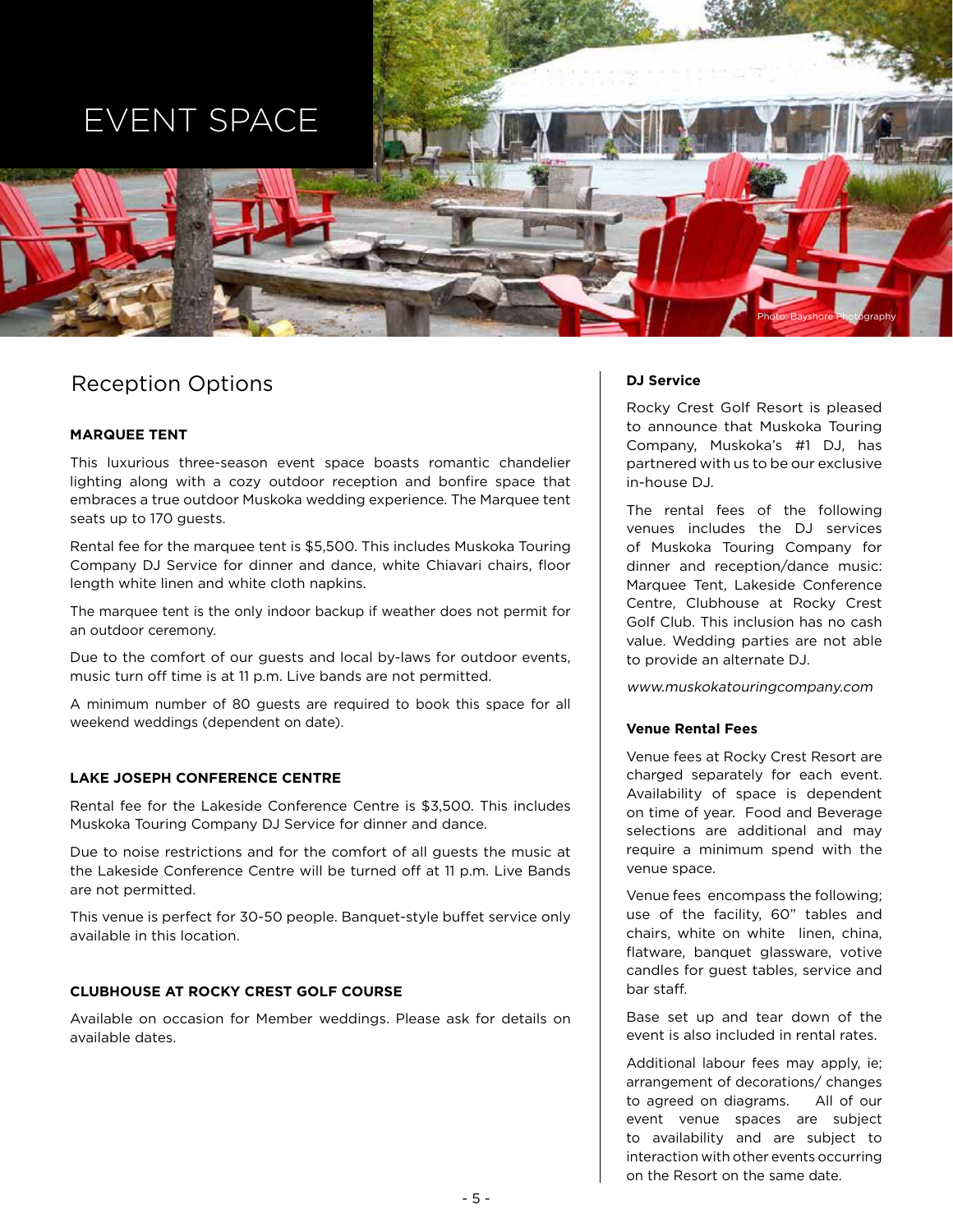## Your Rocky Crest Golf Resort wedding package includes…

- Personal on-site wedding planner
- Wedding agenda for overnight guests at check-in
- Hors d'oeuvres during reception (3pcs/pp)
- One toasting size glass of sparkling wine
- Late evening coffee station
- 3 Votive holders and white tea lights on each table
- Printed dinner menu on each table
- **White table linens and napkins**
- Private bonfire from 9 p.m. 1 a.m. located at the tent the night of the wedding
- Complimentary dinner for 2 ppl ~please see our food tasting policy page
- Two-night stay in a one bedroom premium suite on wedding weekend with congratulatory gift
- Return anniversary stay at 50% off the rack rate

All packages based on a minimum of 80 guests. The above items are included when purchasing from the full wedding package, do not apply to any other promotional package offers and have no cash value.

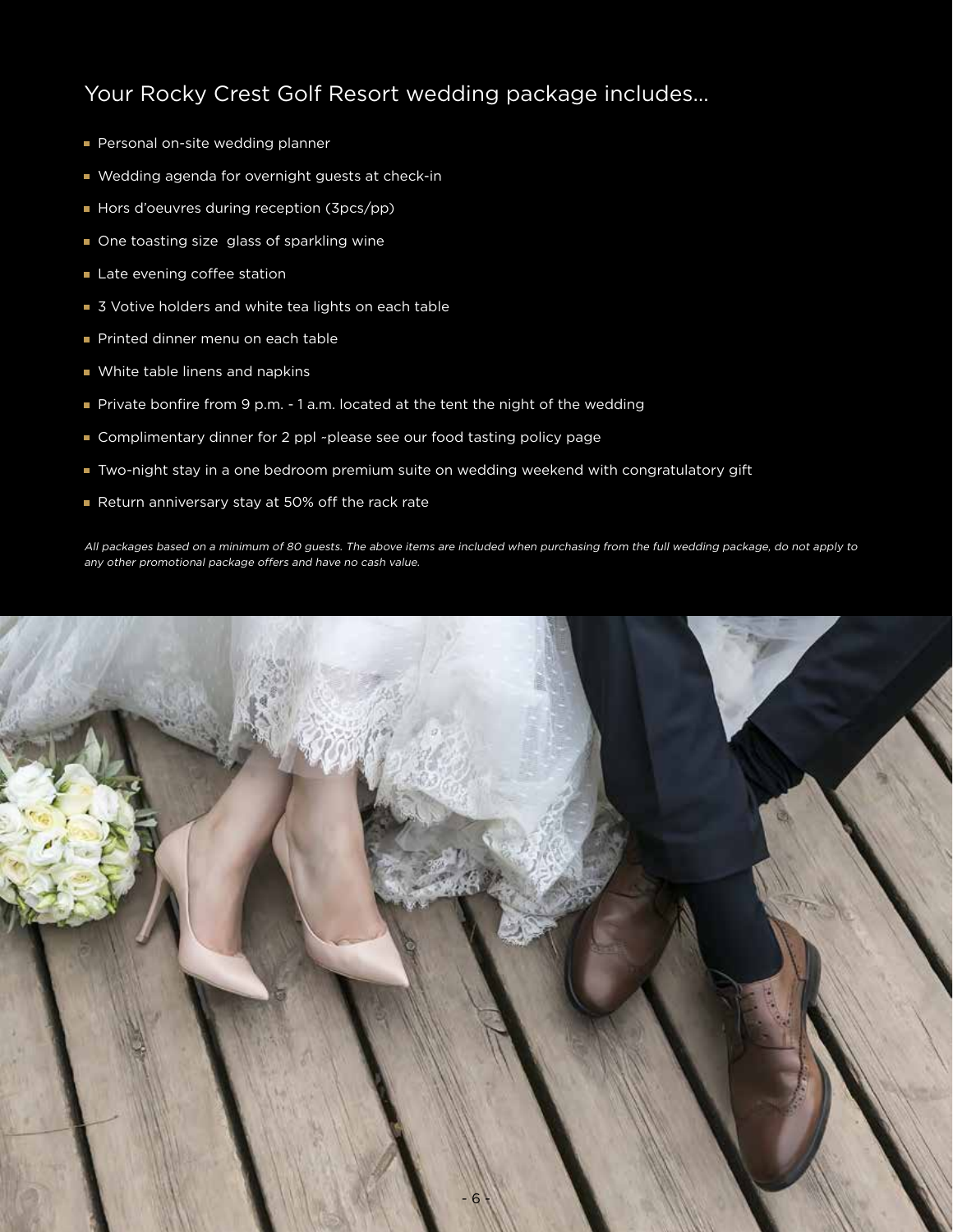

Your plated dinner includes: fresh baked breads and butter, three or four course menu from the selections featured and coffee service station.

Please select two entrée choices from the entrée selection. Dinner entrées will be served with your choice of garlic smashed potatoes or roasted potatoes and seasonal vegetables. A third entrée choice (protein) will be subject a surcharge of \$9 per person.

Our chef is pleased to customize your wedding menu beyond what you will find in this wedding package, if you have any further menu questions or suggestions please speak to us further.

### SOUPS

- **BUTTERNUT SQUASH WITH APPLE** Chef's Fall Favourite
- **SOUTHWEST TOMATO SOUP**
- CREAM OF WILD MUSHROOMS
- **YUKON GOLD POTATO AND WILD LEEK** Chef's Spring Favourite
- **THAI CURRY SWEET POTATO SOUP**

### PASTA COURSE OPTIONS

Not available as a course as part of a three or four course menu or as part of the promotional package menu. Full pricing applies.

- **MEDITERRANEAN RAVIOLI** With blistered tomato and basil chiffonade in a rosé sauce. \$15 per person upgrade
- **PENNE PASTA WITH SMOKED SALMON** In a vodka cream sauce. \$15 per person upgrade

### SALADS/APPETIZERS

- ONTARIO BABY GREENS SALAD Chef's Summer Favourite Vegan and Gluten Free With grape tomatoes, cucumbers, shredded carrots, herb vinaigrette.
- **BOSTON BIBB AND PEA TENDRIL SALAD** With crumbled goat cheese, sundried cranberries, red peppers and house herb vinaigrette.
- ARUGULA SALAD Baby arugula with candied walnuts, feta and strawberries finished with a honey lime yogurt dressing.
- ROMAINE HEARTS Crisp romaine lettuce, slivered Padano cheese, tossed in a classic lemon Caesar dressing. Garnished with a focaccia toast crisp.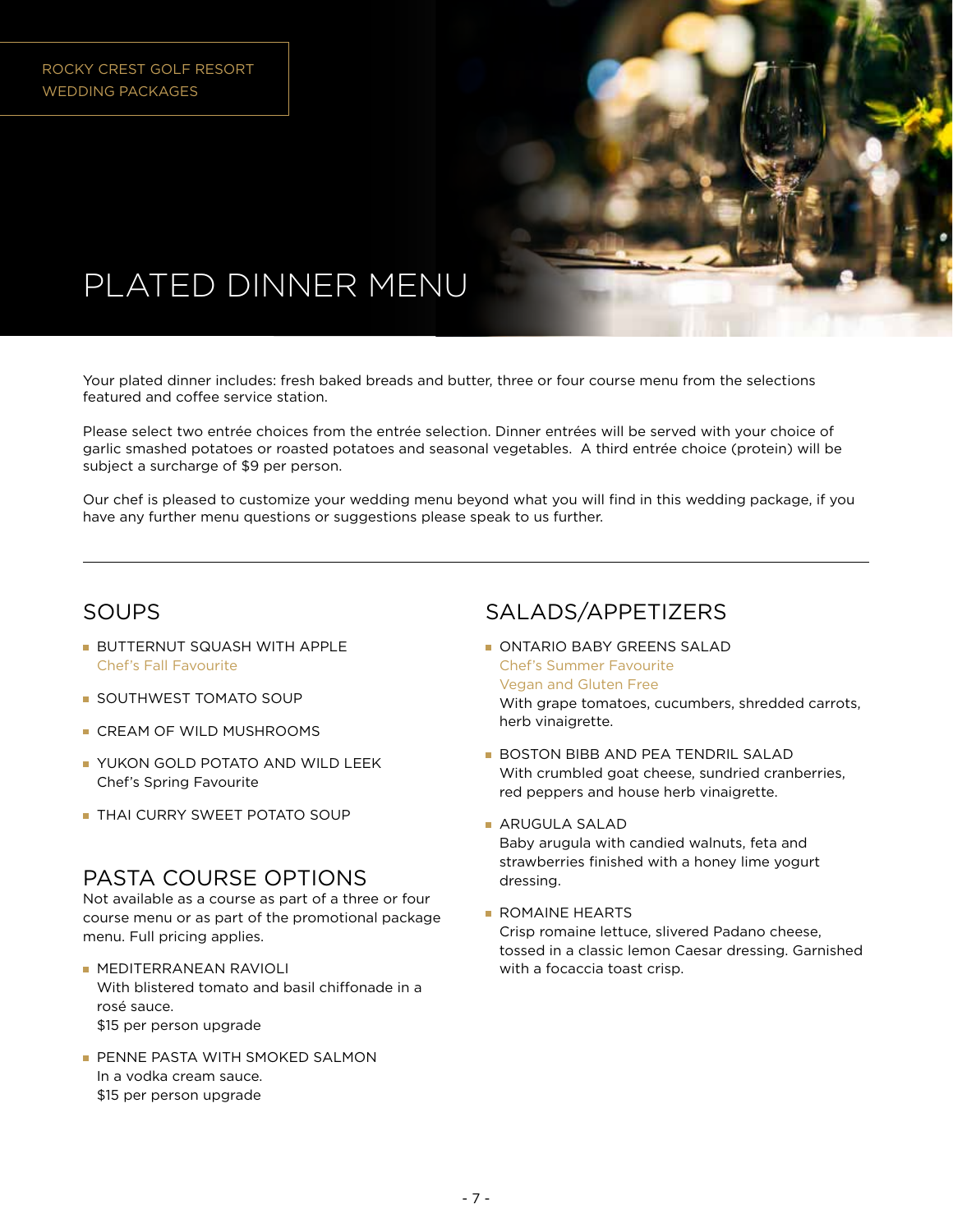

Entrée choices must be provided in advance (45 days). For ease of service we also request a clearly marked seating listing with guest names and entrée choices, along with food allergies or aversions. We will also require you to mark the entrée choice on the guest seating (escort) card.

## ENTRÉES

### BEEF

- **ROASTED ALBERTA** STRIPLOIN OF BEEF Chef's Favourite With a green peppercorn sauce. (minimum 20 ppl) \$102 per person 3 course \$107 per person 4 course
- **SLOW ROASTED ALBERTA** PRIME RIB Au jus with Yorkshire pudding. (minimum 20 ppl) \$103 per person 3 course \$108 per person 4 course
- GRILLED BEEF TENDERLOIN With a merlot reduction. (not included in promo wedding packages, upgrade of \$18 per person) \$105 per person 3 course \$108 per person 4 course

### **CHICKEN**

- **GRANNY SMITH APPLE** STUFFED CHICKEN BREAST Chef's Fall Favourite Chicken stuffed with Oka, finished with a apple cider glaze. \$94 per person 3 course \$98 per person 4 course
- **CRISP SKIN CHICKEN BREAST** Chef's Spring Favourite Finished with a double smoked bacon and wild mushroom cream. \$95 per person 3 course \$98 per person 4 course
- **MUSHROOM AND** BELLAVITANO MERLOT STUFFED CHICKEN BREAST Finished with a thyme and chardonnay cream reduction. \$96 per person 3 course \$99 per person 4 course

### FISH

- **PAN SEARED FILLET OF** ATLANTIC SALMON Accompanied by a citrus beurre blanc. \$96 per person 3 course \$99 per person 4 course
- **CEDAR PLANK TROUT** With tomato chutney. \$96 per person 3 course \$99 per person 4 course
- **SEAFOOD RISOTTO** Three seared sea scallops and three jumbo shrimp pan seared and served with blistered Grape tomatoes, shallots, garlic, and asparagus sautéed and folded into a creamy saffron infused risotto. Dusted with parmesan cheese and drizzled with truffle scented oil. \$99 per person 3 course \$104 per person 4 course Available as an appetizer!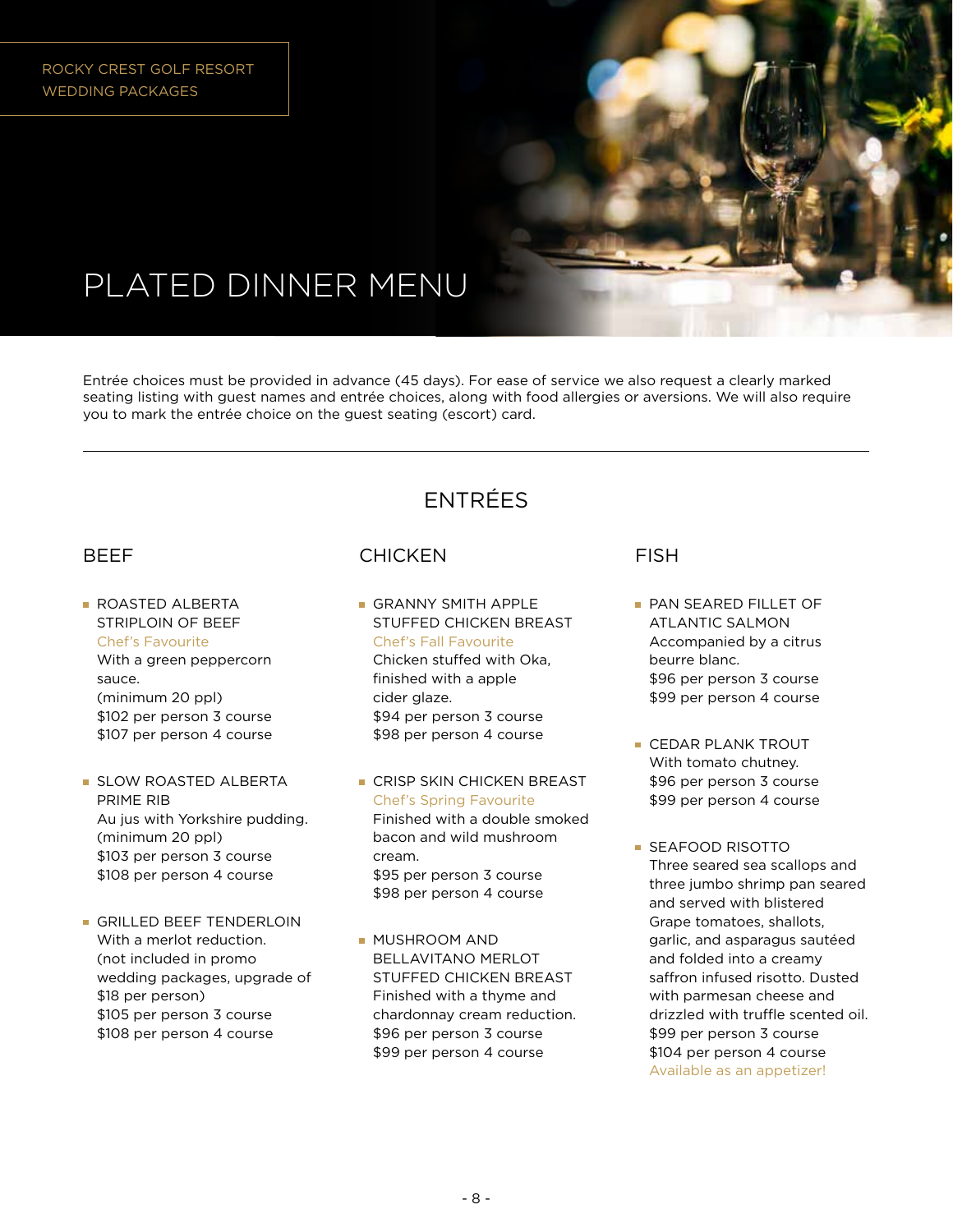

Entrée choices must be provided in advance (45 days). For ease of service we also request a clearly marked seating listing with guest names and entrée choices, along with food allergies or aversions. We will also require you to mark the entrée choice on the guest seating (escort) card.

## VEGAN AND VEGETARIAN ENTRÉES

\$85 per person 3 course \$90 per person 4 course

**• VEGETABLE RISOTTO** Gluten Free Vegetarian

Shiitake Mushrooms, scallions, red peppers and garlic sautéed in butter and folded with Parmigiano Reggiano into Arborio Rice.

**BUTTERNUT SQUASH RAVIOLI** Vegetarian

Upgrade your appetizer course for an additional \$8 per person With caramelized onion and goat cheese in a sage cream sauce.

#### **VEGETARIAN PHYLLO STRUDEL**

Vegetarian Baked and served over cous cous finished with a rustic tomato sauce.

**STUFFED RED PEPPER** Vegan Gluten Free Calorie-wise

Shallots, garlic, mushrooms, and fresh thyme sautéed in olive oil, tossed with golden quinoa, and stuffed in a red pepper, served oven roasted on a bed of arugula with a fresh basil tomato coulis.

**ROCKIN' MOROCCAN** VEGETABLE STEW Vegan Gluten Free Calorie-wise

Black beans, chick peas, sweet potatoes, carrots, parsnips, celeriac, zucchini, peppers, and Vidalia onions cooked in Moroccan spices and stock, served on a bed of cumin and cilantro scented basmati rice.

## KIDS MENU

#### Crudités and Dip

#### Choice of one:

- **Chicken fingers and fries**
- **Mac and Cheese**
- **Pasta with Tomato Sauce**

#### Cookies

Soft drinks and juice included

\$35

#### Crudités and Dip

Choice of one:

- Grilled Chicken Breast with vegetables and potatoes
- Grilled Striploin Steak with vegetables and potatoes

#### Cookies

Soft drinks and juice included

\$40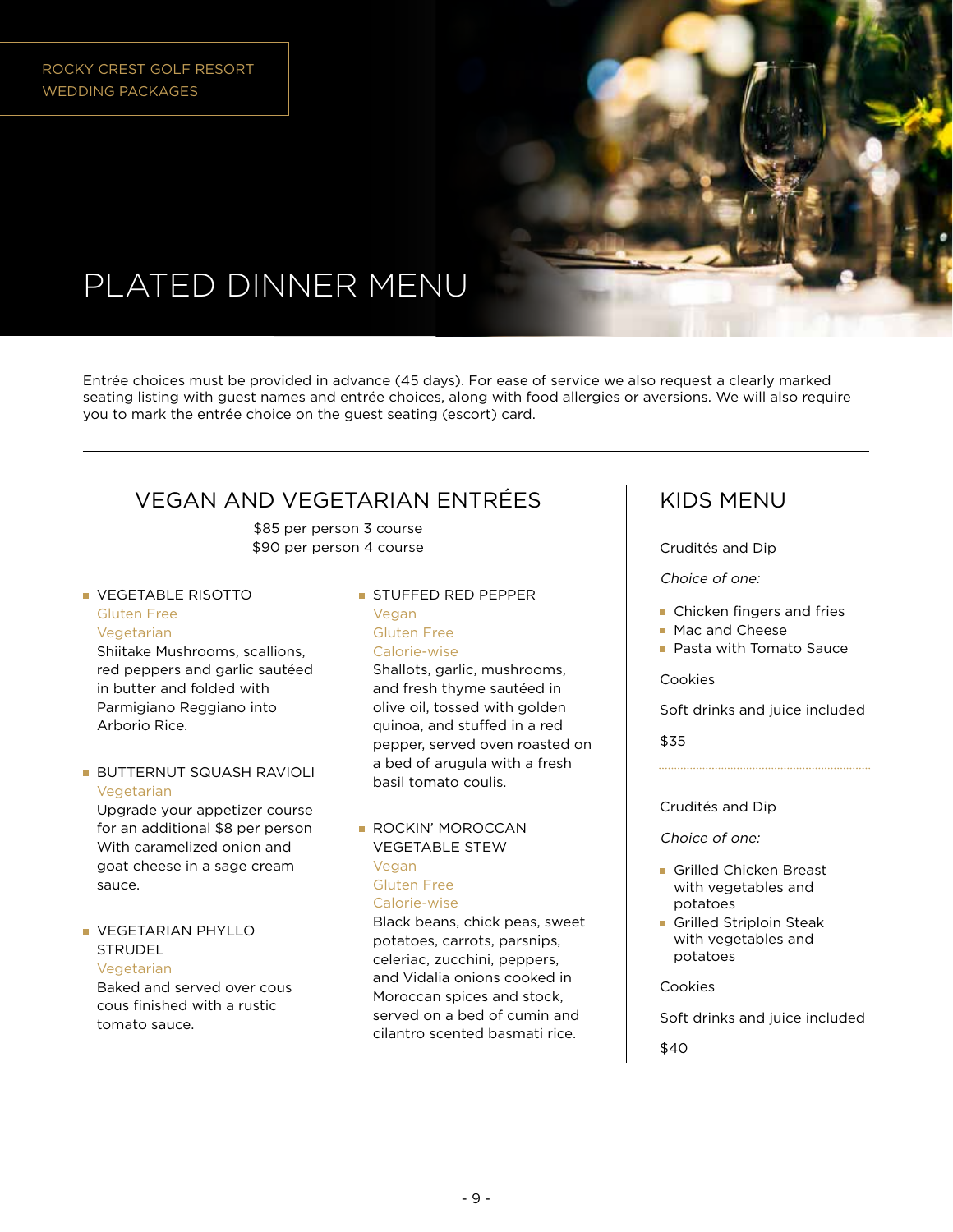

## DESSERT

- **NEW YORK STYLE CHEESECAKE** Chef's Fall Favourite Accompanied by our house-made Muskoka Blackberry and Irish Cream compote.
- **APPLE AND PEACH CRUMBLE** Warm fruit filled rolled oat crumble complimented with chantilly cream.
- VANILLA BEAN CRÈME BRÛLÉE
- **DECADENT CHOCOLATE CAKE** Finished with a Frangelico scented cream.
- **STRAWBERRY RHUBARB CRUMBLE** Chefs' Spring Favourite Warm fruit filled rolled oat crumble complimented with chantilly cream.
- **CARROT CAKE** Moist carrot cake with cream cheese icing , finished with chantilly cream
- **GLUTEN FREE FLOURLESS CHOCOLATE CAKE** Served with raspberry compote.
- **GLUTEN FREE VERY BERRY CHEESECAKE**
- **FRUIT PLATE (Gluten Free/Vegan)**

\*If you wish to use your wedding cake for dessert a \$10 per person plating fee will apply. There is no cash value for excluding dessert from the three or four course menu.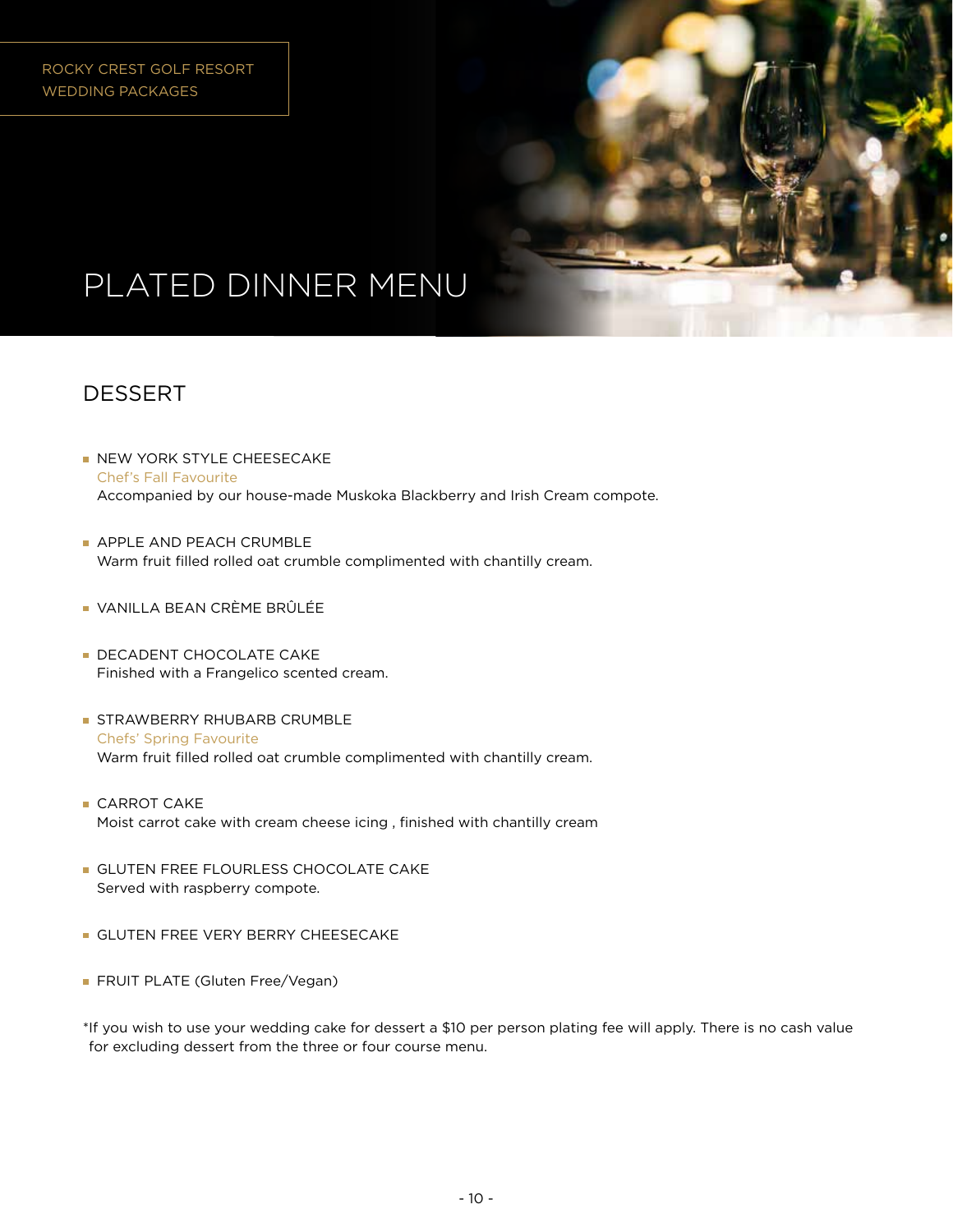# DINNER BUFFET SELECTIONS

\*May not be available due to government restrictions

## ROCKY CREST BUFFET

Selection of baked breads

Local field greens

Plus Chef's choice of two more gourmet salads

Canadian and international cheese board

Crudités and dip

Please select one entrée from each of the categories below

From the Carver:

- Roasted Alberta Prime Rib with a natural pan jus
- **Honey and thyme brined turkey breast with turkey gravy and cranberry sauce**
- Apricot and thyme stuffed pork loin with maple demi glaze
- Roast leg of lamb with orange pekoe and mint tea jus

From the Sea:

- Cedar planked Manitoulin Island trout with smoked tomato chutney
- **Blackened mahi mahi with mango salsa**

Choice of potato or rice and seasonal vegetables

#### Pasta

**Fusilli pasta with Italian sausage, bell peppers, mushrooms and green onions in a garlic rosé sauce** Gluten Free

Or

**Penne pasta with roasted mushrooms, peppers, zucchini and asparagus in a thick and chunky tomato sauce** Vegetarian, also available Gluten Free

Our Pastry Chef's selection of pies, cakes and seasonal fruit

Freshly brewed coffee service

\$106 per person (Minimum of 80 people, maximum of 120 people)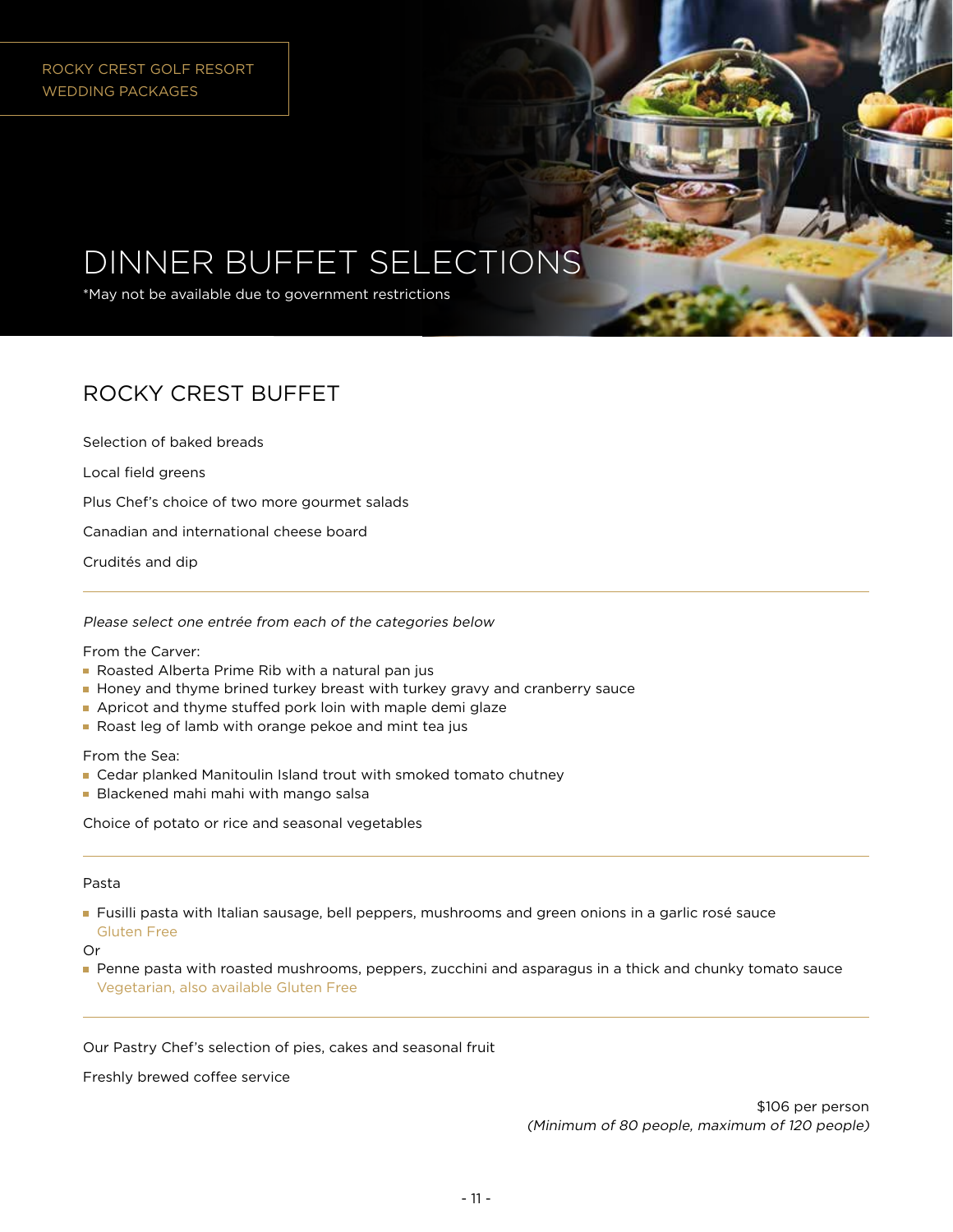ROCKY CREST GOLF RESORT WEDDING PACKAGES

# DINNER BUFFET SELECTIONS

\*May not be available due to government restrictions

## BBQ DINNER BUFFET

Basket of freshly baked breads

Chef's choice of three gourmet salads

Pickle tray, homemade potato chips

Whole side of BBQ Atlantic salmon

Please select two of the following entrées:

- New York Striploin Steak (California cut)
- **Marinated Breast of Chicken**
- **Baby Pork Back Ribs**
- **Medallions of Pork Tenderloin**
- **Local trout**

All entrées will be served with corn on the cob, roasted potato, grilled vegetable platter

Our Pastry Chef's selection of pies, cakes and seasonal fruit

Freshly brewed coffee service

\$106 per person (Minimum of 80 people, maximum of 120 people)

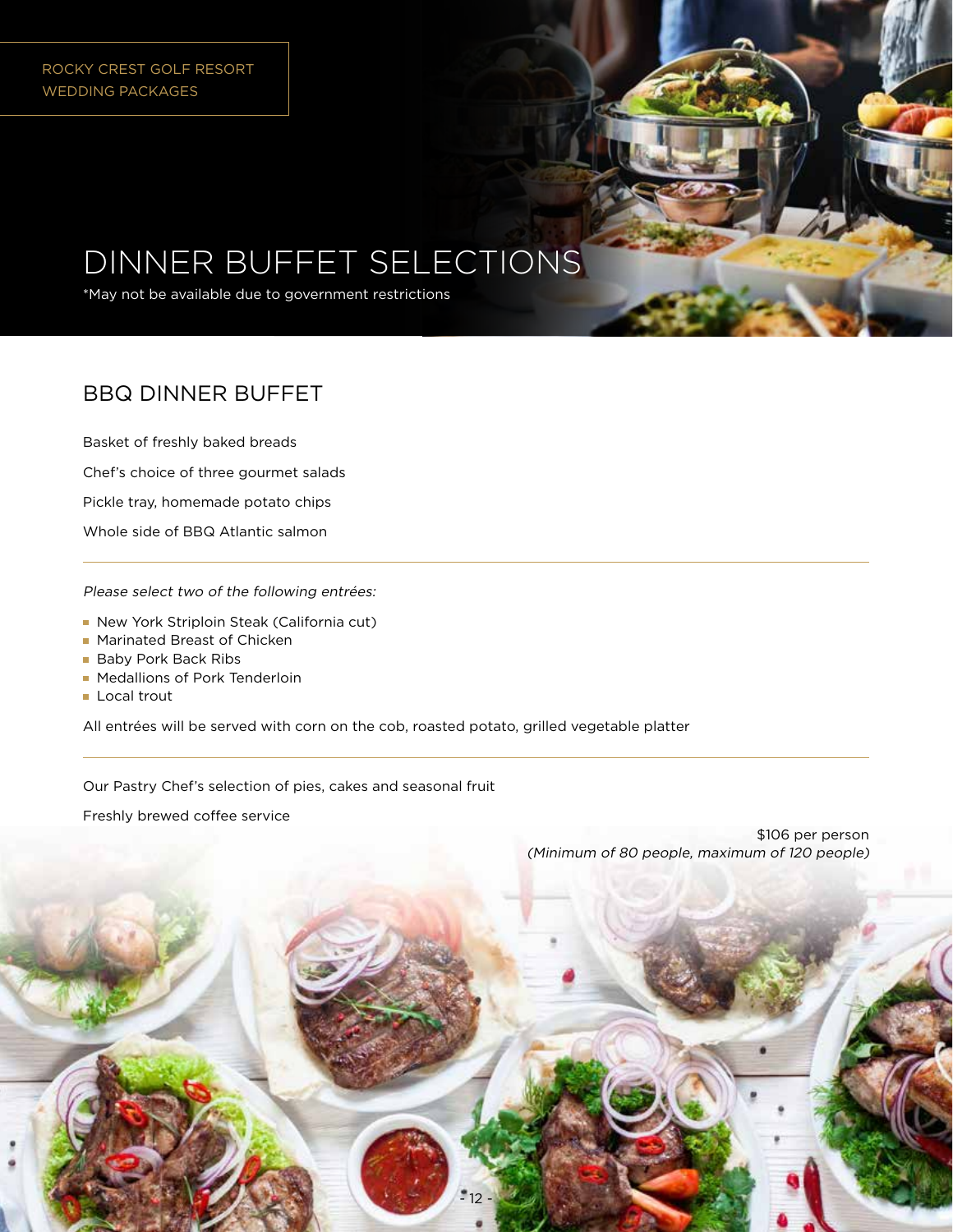# DINNER BUFFET SELECTIONS

\*May not be available due to government restrictions

## ROCKY CREST SIGNATURE MARCHÉ

#### APPETIZER STATION

- **Bread station with a variety of dips**
- **Build your own salad, variety of lettuces**
- **Carrots, celery, cucumbers, grape tomatoes bacon bits, cheese, shrimp**
- Antipasto platter with marinated and grilled vegetables
- Charcuterie platter Salami, soppresetta, prosciutto, summer sausage and smoked duck
- Shucked oyster platter, served with mignonette or vodka horseradish sauce
- Grilled and chilled cocktail shrimp with a fresh mango cocktail sauce

#### SMOKER STATION

- **Carved skirt steak**
- **Barbecue brisket**
- Assorted mustards, horseradish cream sauce and all the toppings with Silver Dollar buns

#### POTATO AND VEGETABLE STATION

- **Baked potato bar**
- **Potatoes with condiments**
- Bacon, chives, sour cream, bleu cheese, old cheddar, and herbed butter
- **Fresh Ontario corn on the cob**

#### PASTA STATION

Create your own pasta, Chef selected fresh ingredients and toppings

#### DESSERT STATION

- Our pastry chef's selection of cookies, assorted mini tarts, brownies
- **Exotic fresh fruit platters**

\$130 per person (Minimum of 100 people)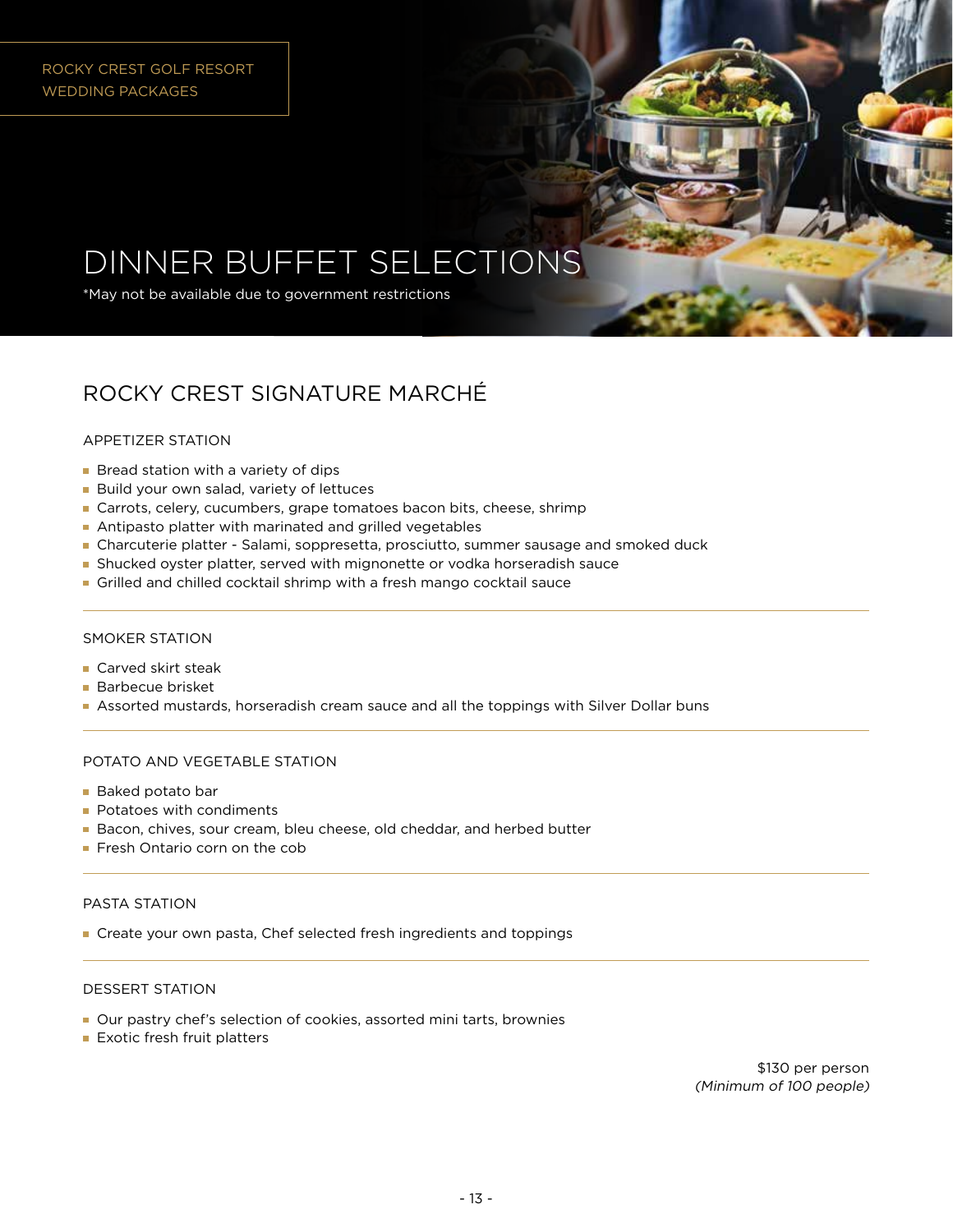# DINNER BUFFET SELECTIONS

\*May not be available due to government restrictions

## LOBSTER BBQ

Selection of fresh baked breads

Hand picked baby greens

Creamy Coleslaw

Vine ripened Tomato and shaved red onion with a balsamic glaze

Whole side of BBQ Atlantic salmon

#### BBQ STATION

Tiger Shrimp Kebobs (5 shrimp/skewer)

#### Mussels Marinara

Steamed fresh mussels in a tomato broth with vegetable medley and basil

Bbq chicken breast

Corn on the cob

Grilled vegetable platter

Baby roasted potato

#### ACTION STATION

Live lobster cooking station with garlic lemon butter

Chocolate Fountain

Dipping Delights: Strawberries, Marshmallows, Pretzels, Bananas, Peaches, Mango, Grapes, Cherries, Pineapple, Graham Crackers

> Market priced (Minimum of 50 people)

## ADD TO YOUR BUFFET

## ACTION STATIONS

- **PASTA STATION** Choose your cut of noodles Two sauces Specially prepared ingredients \$18.75 per person (minimum applies)
- **BEEF TENDERLOIN CARVING STATION** \$25 per person
- **LIVE LOBSTER COOKING STATION** With garlic butter Market priced

## BBQ ENHANCEMENTS

Beef Tenderloin 6oz \$35 per person

Black Tiger Shrimp Skewers (5 pieces) \$16 per person

Chicken or Beef Skewers \$8 each

Lobster Tails 5oz \$25 per piece

Require 2 weeks notice. Prices subject to change with 90 days notice.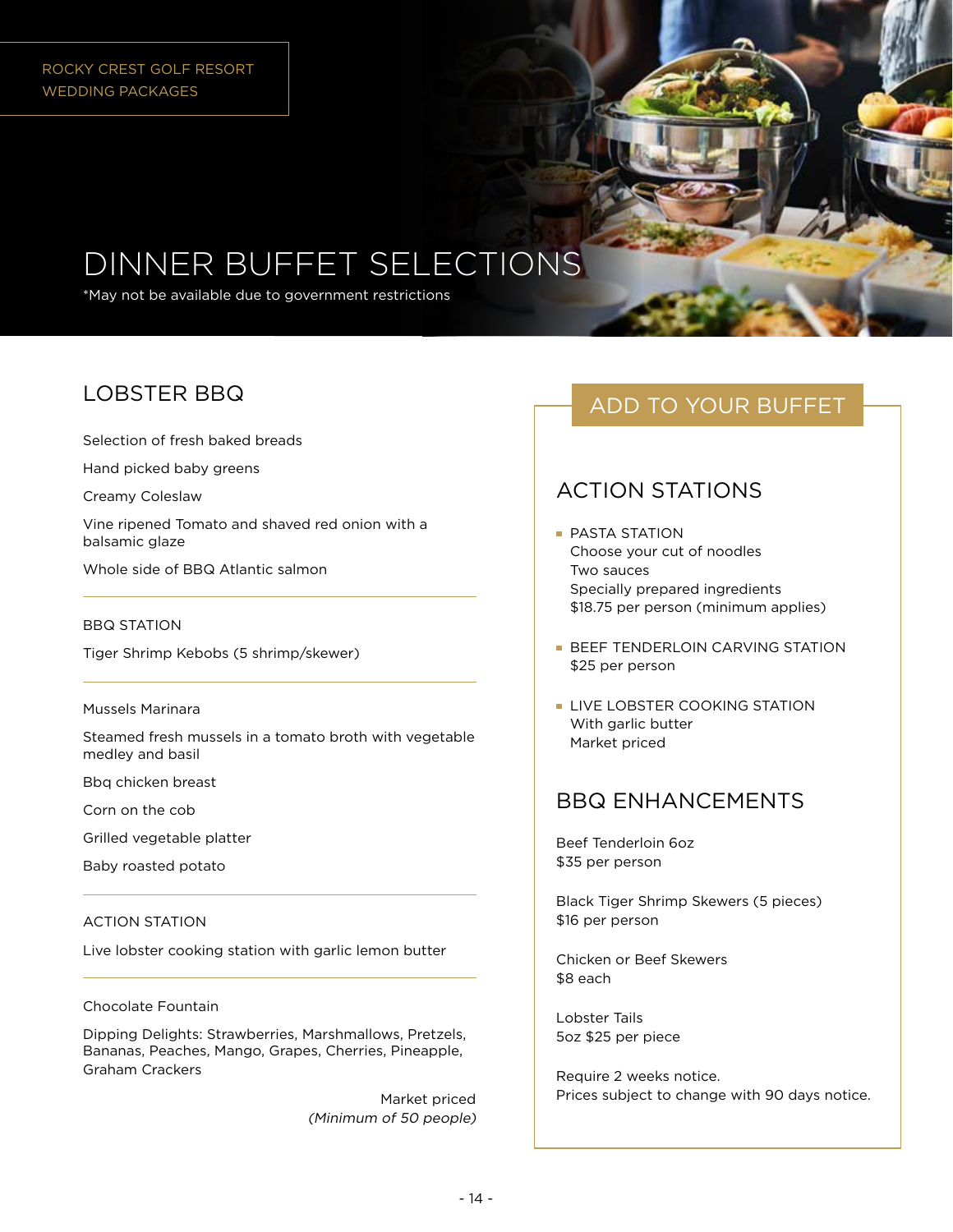

# HORS D'OEUVRES

The following are included as part of your Rocky Crest Wedding Package, based on three pieces per person. Please select an assortment of 2-4 of the following. Please ask for a detailed upgraded list with pricing for enhanced selections.

Additional hors d'oeuvres at \$50/dozen

### **Hot**

- **CHICKEN SATAY** Marinated in garlic and sesame oil served with assorted dipping sauces
- **GERMAN STYLE MINI POTATO PANCAKE** Potato pancake topped with sliced Debreziner sausage and a hint of honey mustard
- **SPANAKOPITA** Phyllo triangles stuffed with spinach and feta cheese
- **SPRING ROLLS** Vegetarian style with a chili plum sauce
- **CRISPY FRIED CRAB CAKES** Served with a mango chili glaze
- **MINI BEEF WELLINGTONS** With a peppercorn Ranch sauce
- **SAMOSAS** With mint and cilantro yogurt sauce

### Cold

- **MINI BRUSCHETTA** Diced roma tomatoes, fresh basil, olive oil, garlic, topped with goats cheese
- **SMOKED TROUT MOUSSE** With dill and garlic crème fraiche on cucumber
- **ROAST BEEF AND STILTON** On toast rounds with honey mayo
- **WATERMELON CUBES** Topped with feta cheese, prosciutto and balsamic drizzle
- AVOCADO TOAST
- DUCK CONFIT In moo shu pancake with hoisin sauce
- LEMON SUNDRIED TOMATO HUMMUS AND GOAT CHEESE PESTO BITES
- **RASPBERRY AND CHIPOTLE CHEESE BALLS**

For all of our promo packages where hors d'oeuvres are included, the hors d'oeuvre selection will be chef selected, please advise if you wish to include a vegetarian/vegan option.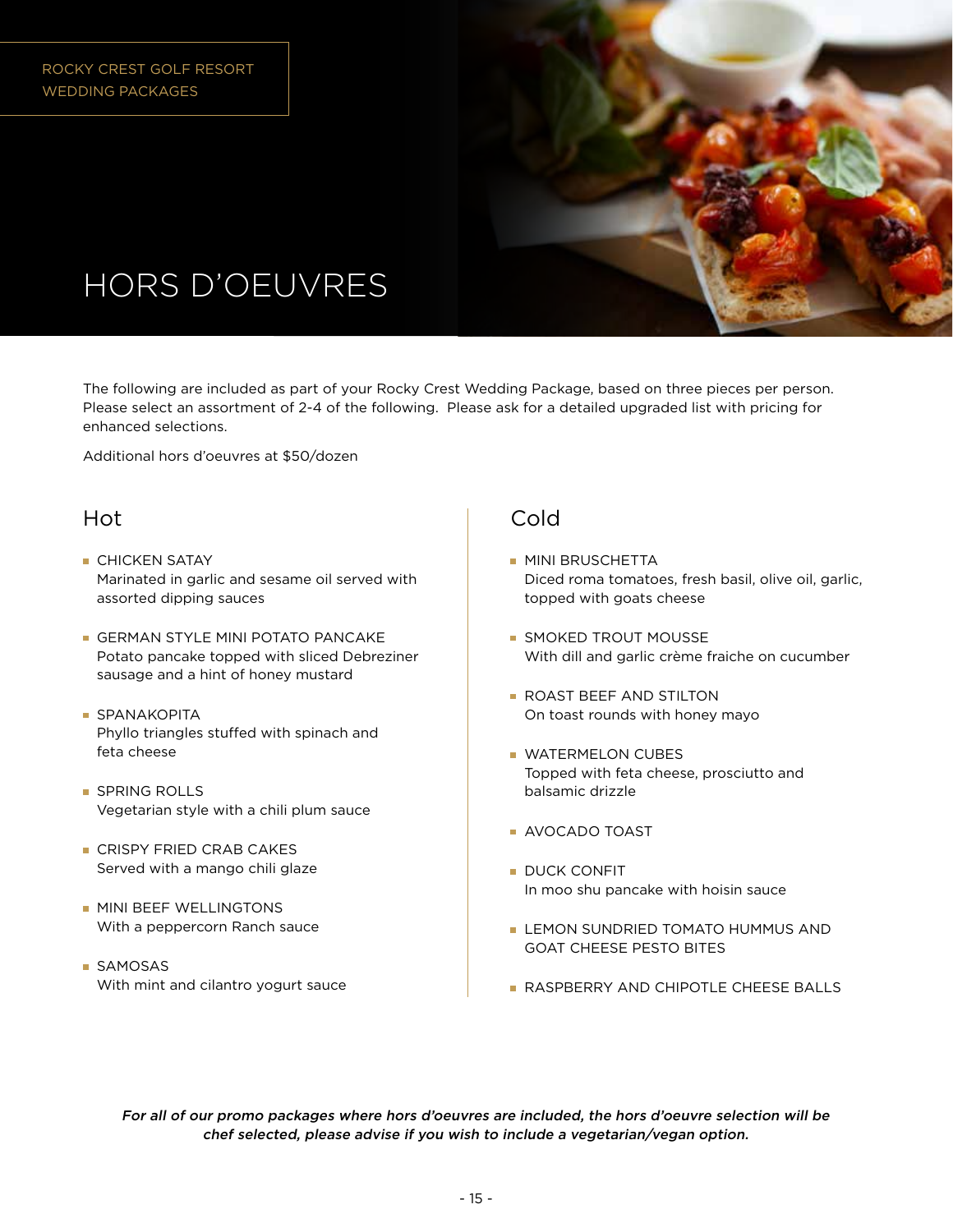# RECEPTION AND LATE NIGHT

## Late Night - Savoury

CHEF'S GOURMET PIZZA

16" pizza, 16 slices per pizza Choose from: Canadian - Bacon Mushrooms and pepperoni Deluxe - peppers, pepperoni and onion Hawaiian Cheese Cheese and Pepperoni Vegetarian \$50 per pizza

PIEROGI BAR Build your own served with sour cream, cheese, bacon bits, chives and sautéed onions. \$17.95 per person

GRILLED CHEESE AND TOMATO SOUP STATION Grilled cheese sandwiches prepared and accompanied by an assortment of garnishes. Tomato soup served in tea cups. \$17.95 per person

BUILD YOUR OWN POUTINE STATION French fries, gravy, cheese curds and green onions. \$17.95 per person

TACO BAR Pulled pork, chicken, ground beef and all the fixings. \$17.95 per person

MINI HOT DOG AND SLIDER STATION Served with crusty buns, traditional garnish and condiments. \$17.95 per person

BUFFALO WINGS Crispy wings tossed in your choice of mild, medium, hot, or honey garlic. \$18.95 per pound or \$225 per 100 pcs

SANDWICH PLATTER Assorted deli and finger sandwiches. \$120 serves 20

HOUSE-MADE KETTLE CHIPS \$16 per Basket

LATE NIGHT POPCORN CART Popcorn Cart Station with fresh popped popcorn, assortment of flavourings and bags. \$450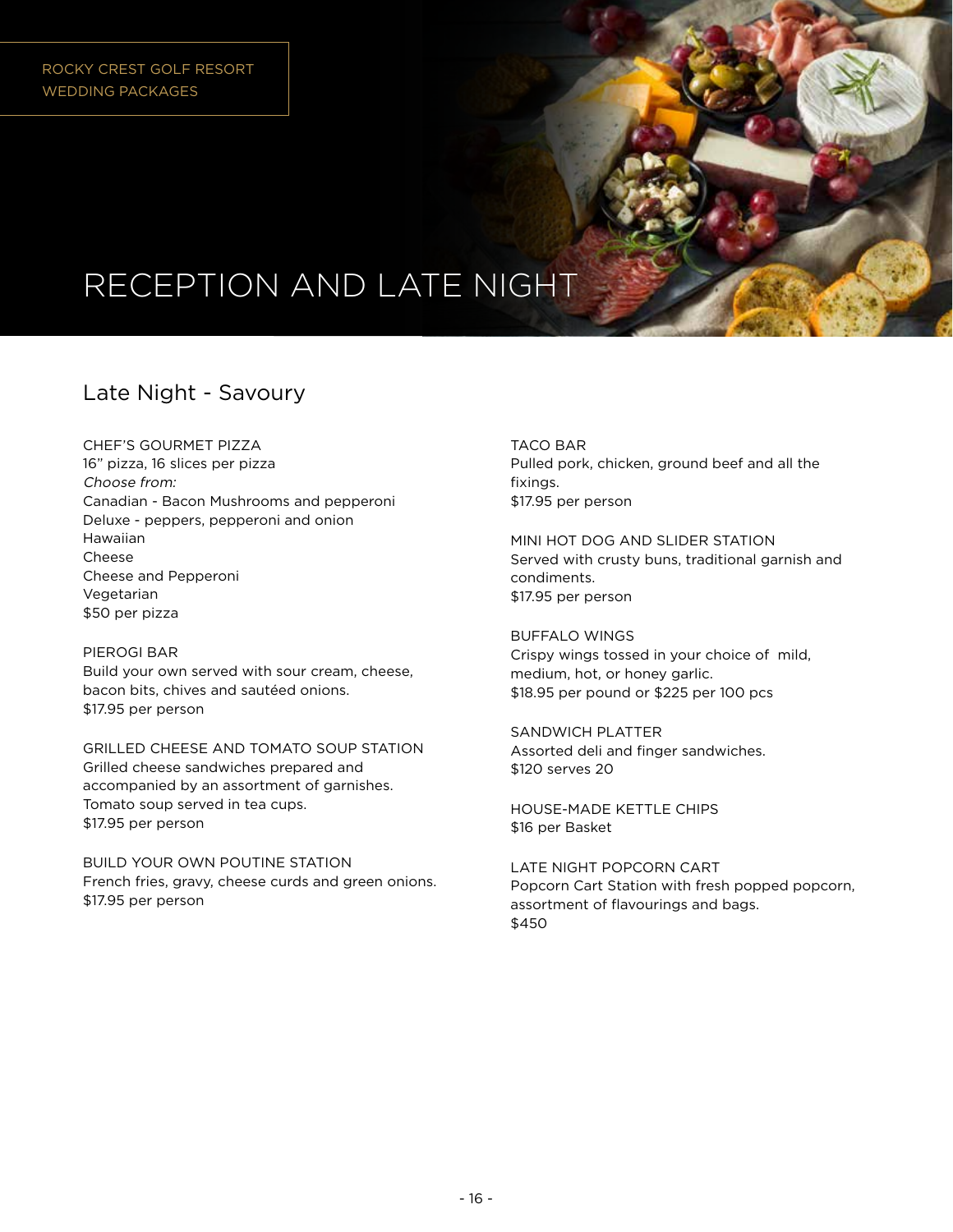# RECEPTION AND LATE NIGHT

## On The Sweet Side

ROCKY CREST WEDDING CUPCAKE PACKAGE 100 vanilla and chocolate cupcakes with white icing. \$400

COTTON CANDY COCKTAIL RECEPTION One hour live action cotton candy station. \$450

SWEET TABLE Our Pastry Chef's selection of assorted cakes, butter tarts, brownies, country baked pies, New York style cheesecake. Seasonal fruits. \$19.95 per person

SELECTION OF HOMEMADE COOKIES \$24 per dozen

### Platters

CRUDITÉS AND DIP Crisp, fresh garden vegetables with spiced dip. \$100/Serves 20

FRESH FRUIT PLATTER Assorted seasonal fresh cut assorted fruit with a yogurt dip. \$100/Serves 20

CHEESE AND CRACKERS Assortment of international cheese, crackers and fresh fruit. \$220/Serves 20

CHARCUTERIE PLATTER Chef's variety of cured and smoked meats and pates, pickled items, chutney's and preserves served with crusty baguette. \$220/Serves 20

ANTIPASTO Grilled peppers, asparagus and mushrooms, marinated artichoke hearts, olives and herb crusted goats cheese. \$150/Serves 20

SMOKED ATLANTIC SALMON Thinly sliced salmon garnished with lemons, capers and Spanish onions. \$210/Serves 20

SHRIMP PYRAMID Skewered, chilled black tiger shrimp accompanied with cocktail sauce. \$425 (100 pieces)

OYSTER BAR Self serve station. \$400 (100 pieces)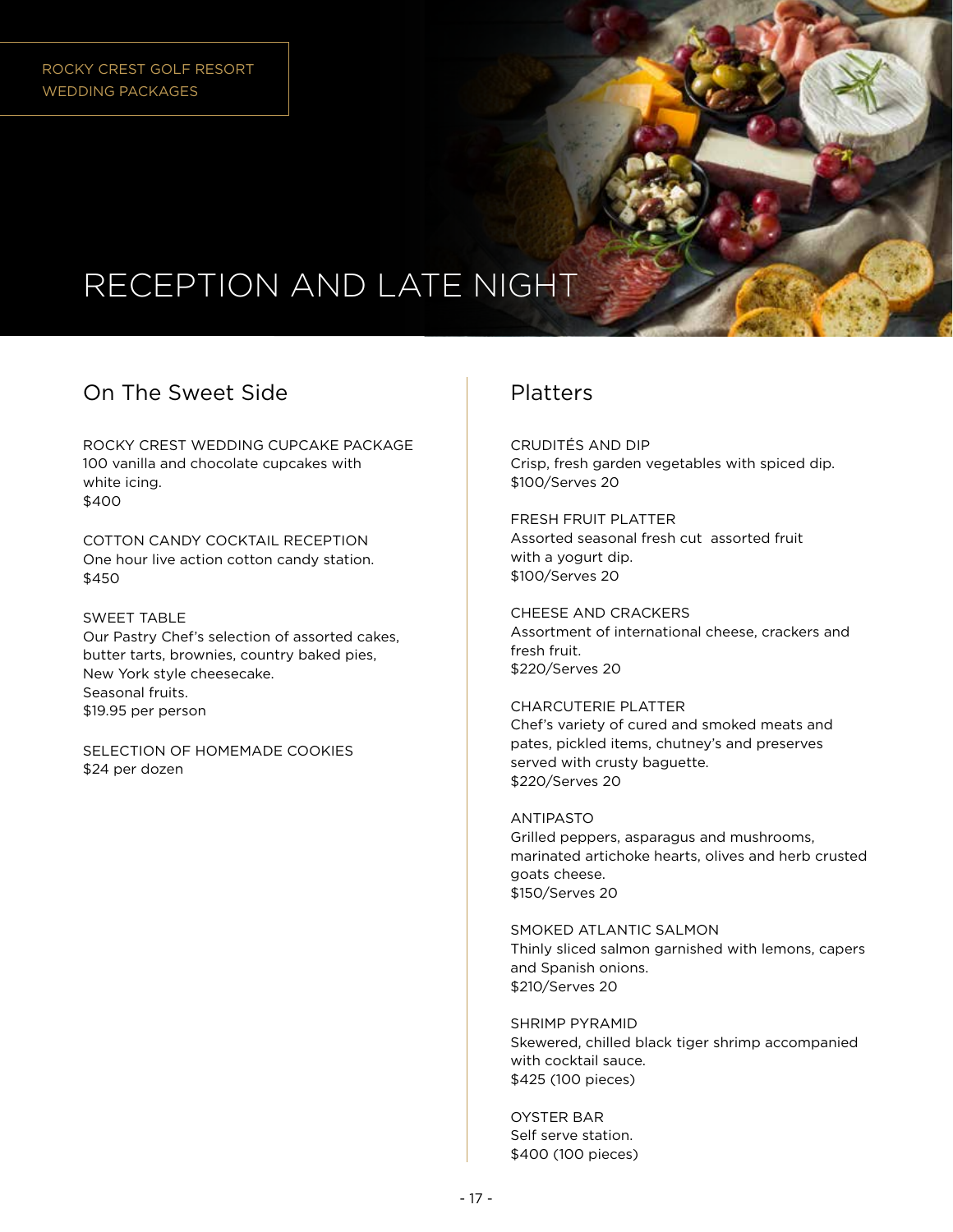#### ROCKY CREST GOLF RESORT WEDDING PACKAGES

# REHEARSAL DINNER MENUS

\*Buffet options may not be available due to government restrictions

## Muskoka Deck BBQ

- **Fresh Baked Breads**
- Pasta Salad
- **Mixed Greens Salad**
- **BBQ Chicken**
- **BBQ Ribs**
- Roasted Potatoes
- Our Pastry Chef's selection of finger pastries and whole fresh fruit

\$49 per person

### Patio BBQ Menu

- Local field greens
- Chef's choice of two gourmet salads
- **Fresh vegetables and dip**
- Pickle tray
- **All beef hamburgers and vegetarian burgers**
- **Chicken breast, marinated and grilled**
- All entrées will be served with crusty buns, traditional garnish and condiments
- Our Pastry Chef's selection of finger pastries and whole fresh fruit

\$42 per person

### Lasagna Buffet

- Selection of freshly baked breads and butter
- Creamy Caesar salad, Roasted Maple carrot salad
- **Beef or vegetarian lasagne**
- Our Pastry Chef's selection of finger pastries

\$38 per person

### Mexican

- Chef's choice of two gourmet salads
- Fresh vegetables and dip
- Taco seasoned ground beef, chicken and vegetable fajita mix
- **Soft flour tortillas**
- Our Chef's selection of finger pastries

\$39 per person

### Pasta Buffet

- Selection of freshly baked breads and butter
- **Local field greens, Creamy coleslaw**
- Penne pasta with smoked chicken, grilled vegetables, scallions, in a tomato cream sauce
- Our Chef's selection of finger pastries

\$38 per person

20 person minimum applies to most buffet menus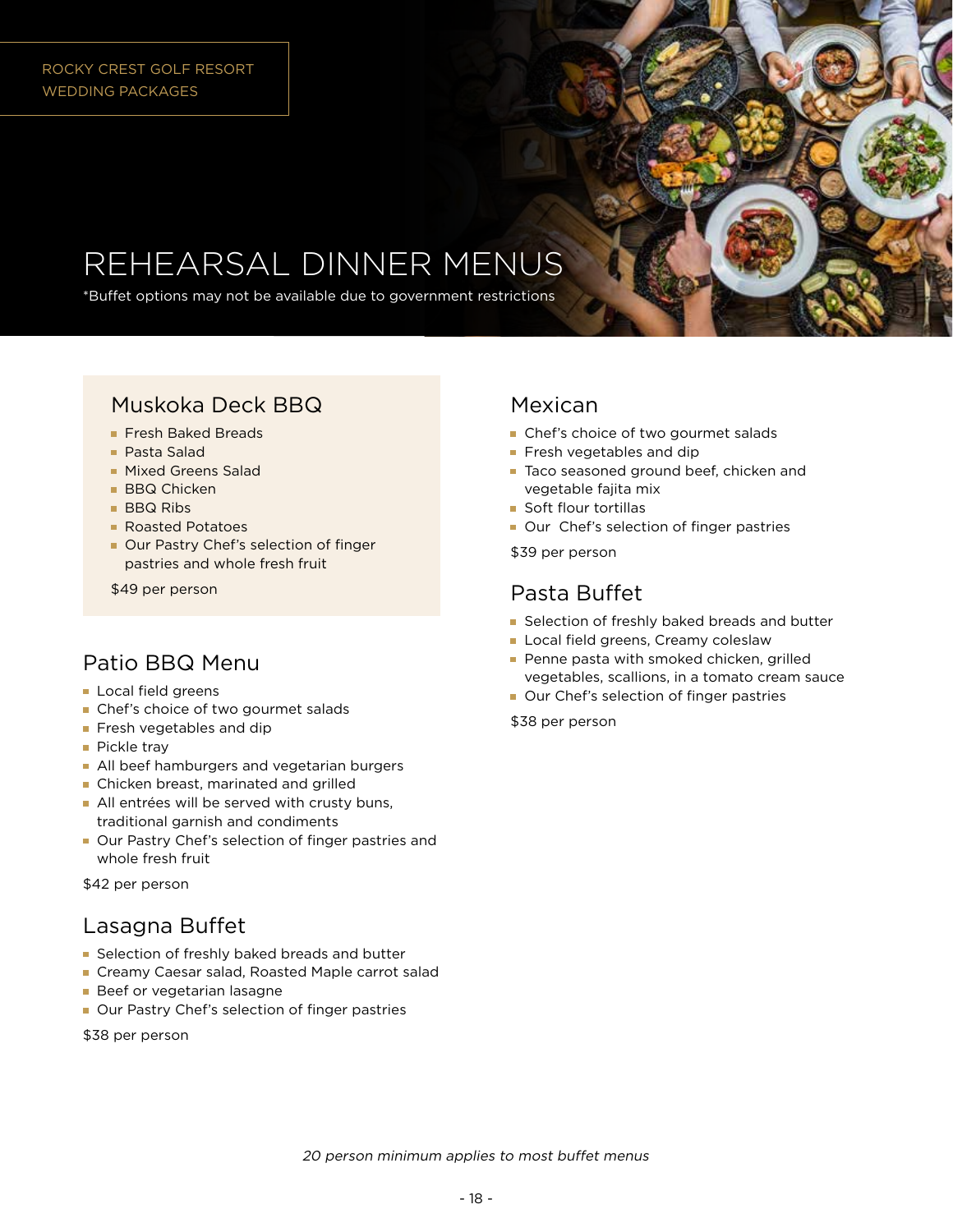#### ROCKY CREST GOLF RESORT WEDDING PACKAGES

# BREAKFAST AND LUNCH

\*Buffet options may not be available due to government restrictions

## Lake Joseph Breakfast Buffet

(Minimum of 25 people)

- Assortment of freshly baked muffins, danishes and croissants served with creamy butter and premium preserves
- **Chilled orange and apple juices**
- **Seasonal fresh fruit**
- Selection of yogurts, granola and cereals
- **Chef's daily egg selection**
- **Bacon and farmer sausages**
- **Chef's choice of Belgian waffles or** buttermilk pancakes with maple syrup
- **Muskoka country-style potatoes**
- **Chilled fruit juices**
- Coffee and tea service

Served in Windows Dining Room \$23.95 per person

Private breakfast \$48.95 per person

Please contact your conference services manager for private breakfast venue options and pricing.

### Bridal Suite Lunch Platter

Serves 20 people Catered to your guest room

- **Assorted finger sandwiches**
- **Crudites and dip**
- Fresh sliced fruit
- Cheese and crackers

\$350

### Bridal Suite Continental Breakfast

(Minimum of 20 people)

- Assortment of freshly baked muffins, danishes, and croissants served with creamy butter and premium preserves
- Selection of yogurts, granola and cereals with dried fruits and assorted nuts
- **Seasonal fresh fruit**
- **Chilled fruit juices**
- Coffee and tea service

\$19.95

### Sparkling

Prosecco Minonetto Prestige, Italy \$48 Henkell Trocken Dry, Germany \$45

Make mimosas in your bridal suite Add a jug of orange juice \$21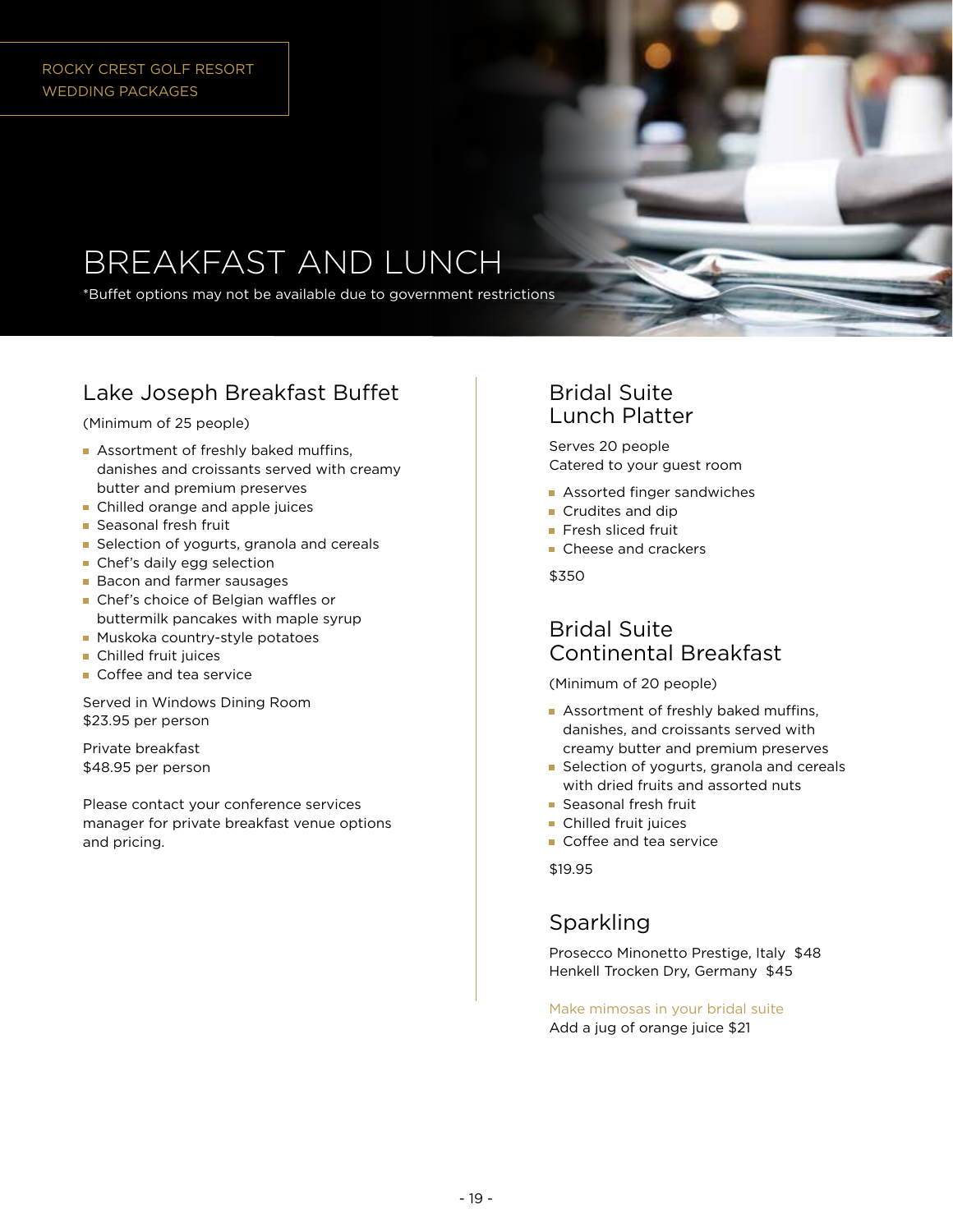

# BAR PRICING

### Beverage Service Package Options *Pricing subject to change without notice*

#### **STANDARD BEVERAGE SERVICE (FOUR HOUR)**

Standard House bar spirits, house red and white wine by the glass, domestic bottled beer, minerals and juices.

Includes one-hour bar service prior to dinner, two glasses of house wine (Peller Estates) per guest with dinner, three-hour bar service following dinner.

#### \$76 per person

Additional hours of standard bar service: \$16 per person per hour

Upgrade your Beverage Service Package to a Premium Package for \$12 per person per hour. Includes: Premium varieties of spirits, upgraded domestic wine, imported bottled beer and martinis.

Pricing subject to change without notice. When purchasing a host bar package you are unable to mix with a cash bar option for any part of the evening, host bar is offered for the full duration of the events for the day. Rocky Crest does not offer Toonie Bar options, however Rocky Crest will offer a ticket bar option for host bar billing. ClubLink does not permit the service and sale of shooter style drinks or double shots. Rocky Crest Golf Resort will serve liquor according to prevailing AGCO regulations and will follow Smart Serve guidelines at all times.

#### **THEMED OR SIGNATURE COCKTAIL STATIONS**

We are pleased to work with our wedding couple to develop a unique signature drink , ask for details on pricing.

#### **HOUSE SIGNATURE DRINK OPTIONS**

The following house signature drink options can be added to your host bar package at a cost of \$5 per person per hour for each drink choice.

Rocky Bourbon Smash – bourbon, cranberry juice and lemon garnished with blackberries.

Rocky Tee' – vodka and lemonade and coke garnished with a lemon wedge.

#### **BASED ON CONSUMPTION OR CASH STANDARD BEVERAGE SERVICE**

Pricing from \$8.50-\$16 each (subject to change)

Minerals and Juices - \$3 each

Gluten Free Cider/Beer will be available upon advanced request - \$12 each

Banquet Wine List **Pricing subject to change without notice** 

#### **WHITE**

Chardonnay, Peller Estate, Ontario \$34 Chadonnay, Smoking Loon, California \$48 Pinot Grigio, Gabbiano, Italy \$42 Sauvignon Blanc, Map Maker, New Zealand \$58 Sauvignon Blanc, Lauren Miquel, France \$36

#### **RED**

Cabernet Merlot, Peller Estates, Ontario \$34 Cabernet Sauvignon, Ironstone, California \$58 Chianti, Gabbiano, Italy \$42 Malbec, Black River, Argentina \$49 Pinot Noir, De Loach, California \$64

#### **SPARKLING**

Prosecco Minonetto \$48 Henkell Trocken Dry \$45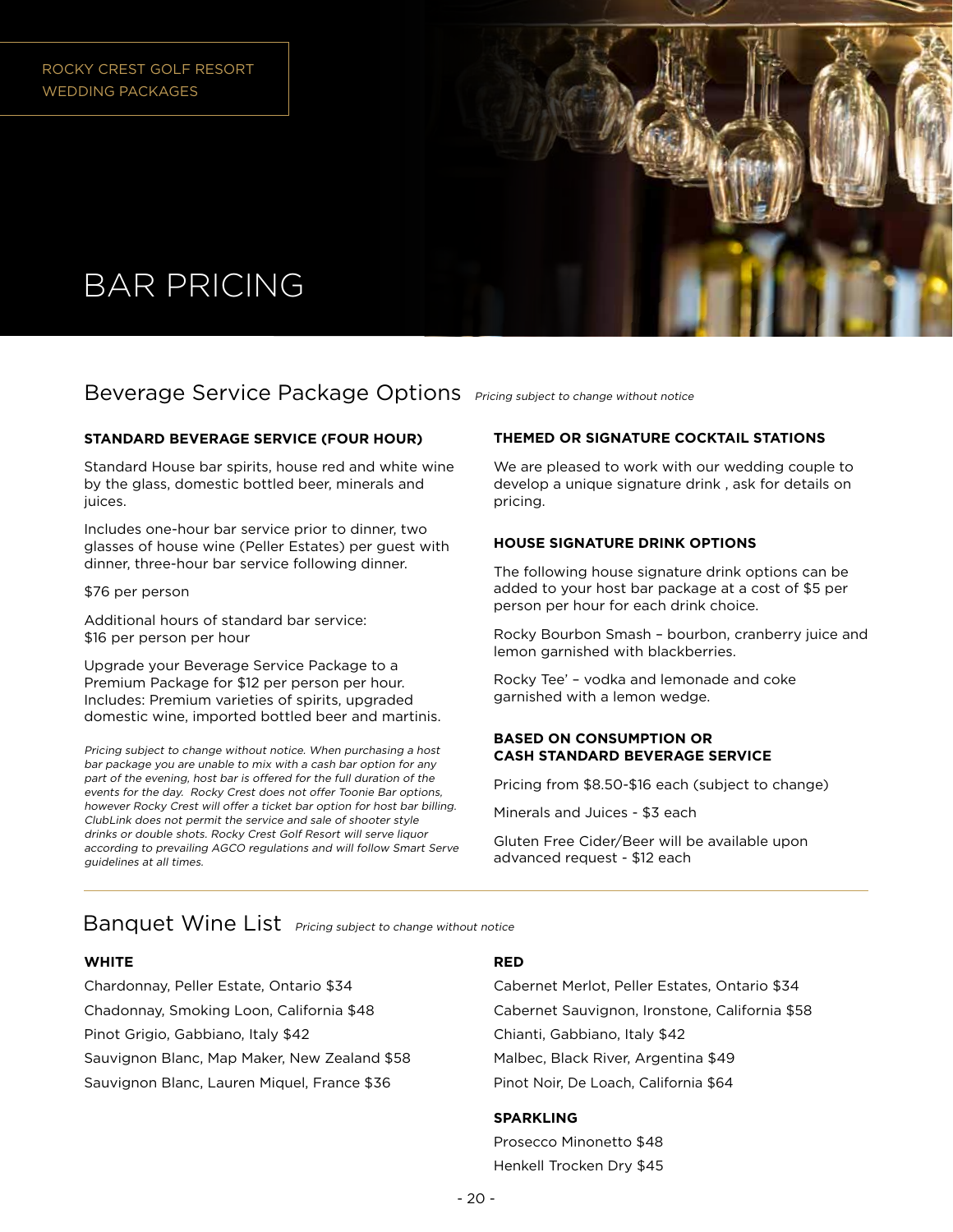



www.muskokatouringcompany.com

Who and What is The Muskoka Touring Company?

With over 15 years of experience in Muskoka and surrounding areas, The Muskoka Touring Company has become one of the top entertainment companies catering to the many resorts and recreational facilities of this beautiful area.

Our DJ's are professional, courteous, friendly, knowledgeable, and know how to throw a party. With a vast library of most musical styles, you are sure to dance the night away.

What makes us unique is our interactive style. Not only do we want to ensure that you and your guests have a good time, we like to have fun right along with you.

Our focus is you. We take pride in being a part of your special day, and want to make everything from the musical and technical side of your day perfect.

NOW OFFERING PHOTO BOOTH OPTIONS!

#### **FLORISTS:**

Pardon My Garden Parry Sound (705) 746-9483

Seasons In The Country Florist Bracebridge (705) 645-5035

Tanya List Muskoka/Toronto (416) 409-8107

#### **TRANSPORTATION:**

Hammond Transportation 800-563-1885 or (705) 645-5431

#### **MAKE-UP:**

Kate Alexander (519) 550-1338 kate.f.alexander@gmail.com

#### **HAIR:**

Maryjo's Hair Design (705) 746-9969

#### **CAKE MAKERS:**

Cakes by Tracy Tracy Hamlyn Blake memoriesofmuskoka@outlook.com

Sugar City Cupcakes (705) 716-0129 sugarcupcakes@hotmail.com

Comfort Bakeshop (705) 349-1522

cupCAKE (705) 812-4974 info@iwannacupcake.com

#### **MINISTERS:**

All Seasons Weddings John Crocker (613) 821-1106

I Do Ceremonies Evelyn Coker (705) 787-0103 idoceremonies@bell.net

Wendy Passmore (705) 323-8632 wendy.passmore@sympatico.ca

Soul Sisters Celebrations Erin Wilson (705) 817-1751 soulsisterscelebrations@gmail.com soulsisterscelebrations.com

Lucy Sinicropi 647-926-960 lucysinicropi@gmail.com lucysinicropi.com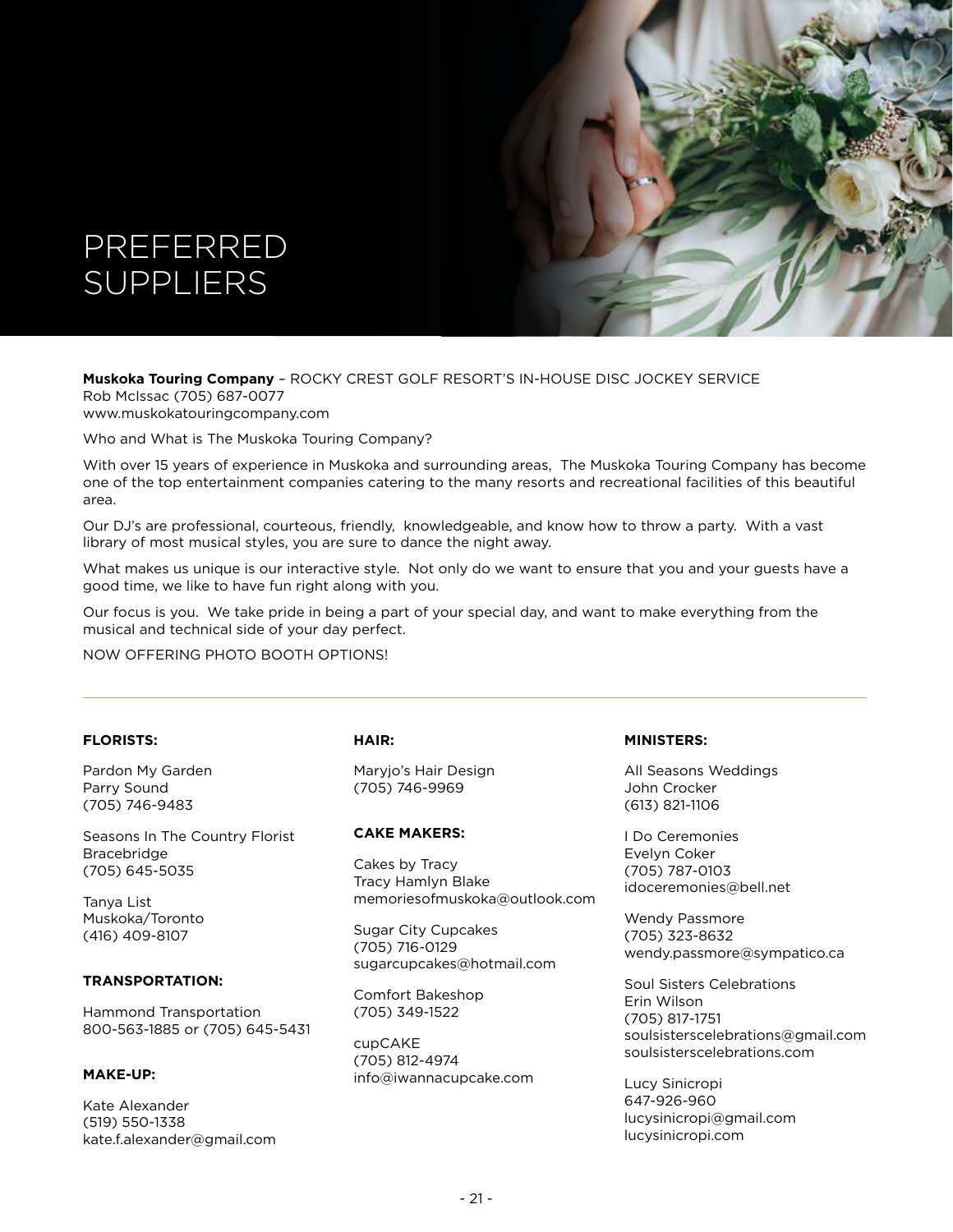# PREFERRED **SUPPLIERS**

#### **MUSICIANS:**

The Classic String Quartet (416) 558-7427 shari@classicstringquartet.com classicstringquartet.com

Jason Crawford (8-string guitarist) (705) 687-2342

Glen Brownlee (piper) (705) 765-5692

#### **CONSULTING AND DECORATING:**

Elite Party Rentals (705) 722-6030

Affair Party Rental (905) 795-16006

Posh Beyond Events (705) 503-7770

Muskoka Party Rentals (705) 645-2600

Tiffany Party Rentals (705) 733-0080

Linen Lust (705) 427-1961 info@linenlust.com linenlust.com

The Painted Stone Jennifer Jackson (905) 699-6050 hello@thepaintedstone.ca

Trolley Time Rentals Great for candy stations, cake tables, lemonade stations and more trolleytime1@gmail.com

#### **PHOTOGRAPHERS AND VIDEOGRAPHERS:**

Soultree Photography Nica Zajac 705-646-1576 soultreephotography@live.ca soultreephotography.ca

Bry Morrow Photography (705) 644-9832 brymorrowphoto@gmail.com brymorrow.com

Visual Roots Photography Andrew and Kate visualroots.com

Jason Ferber jason@jasonferberphotography.com jasonferberphotography.com 705-734-7005

Jen Colborne jenshootsweddings.com

Samantha Ong Photography samanthaongphoto.com

Noahzark Photography Tiffany Smith noahzarkphotography@gmail.com

Harriss Photography harrissphotography.com

Kelly Holinshead (705) 788-7392 thebug@vianet.ca

Laura Bombier (705) 789-3741 info@laurabombier.com Heather Douglas (705) 385-8580 hdouglas@vianet.on.ca

Heartline Pictures (416) 205-9966

Photography by Stacey Stacey Wight (519) 986-3505 photographybystacey.ca

Shine Media info@shinemedia.ca (705) 345-8224